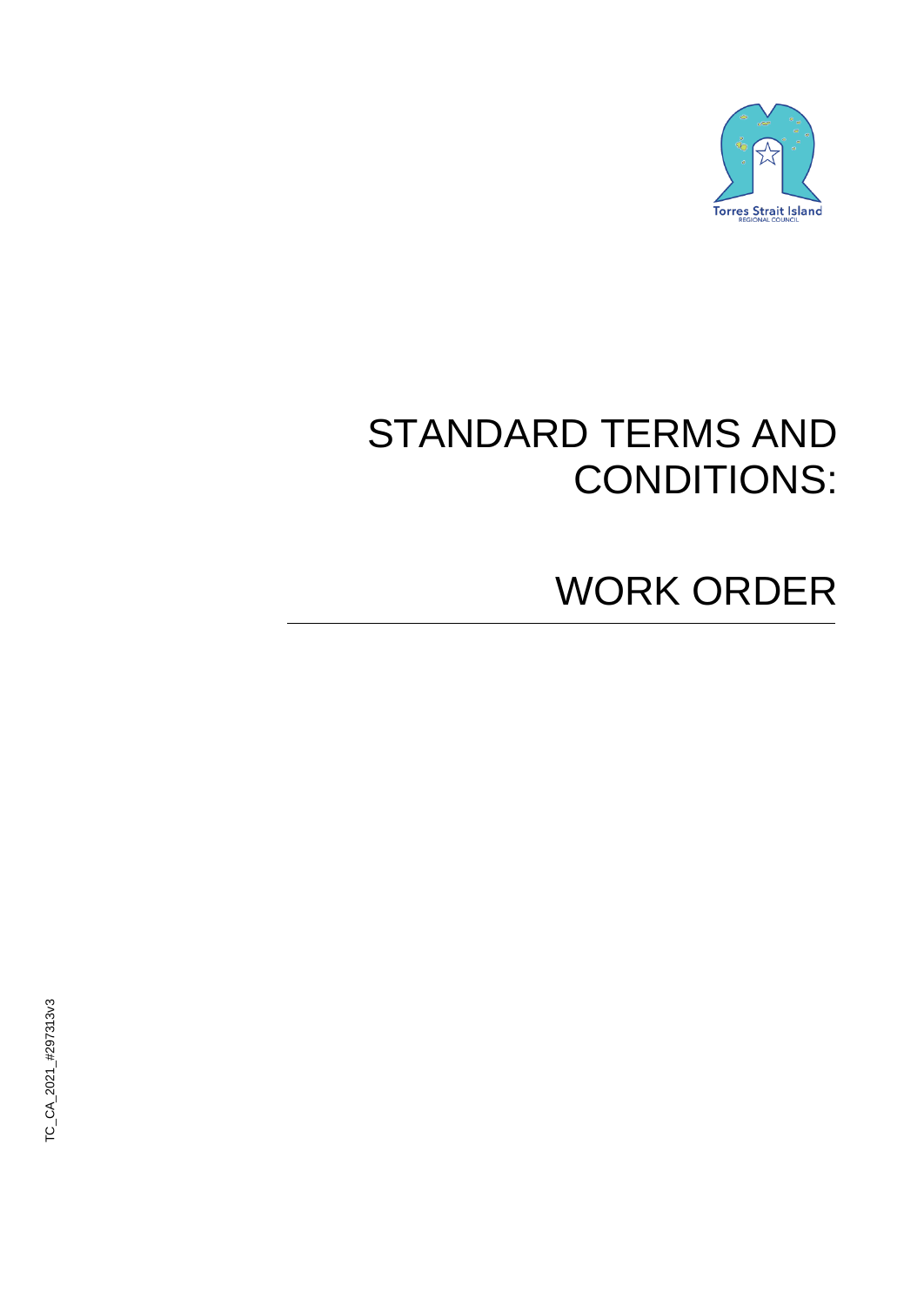|                | Page No. |
|----------------|----------|
| 1.             |          |
| 2 <sub>1</sub> |          |
| 3.             |          |
| 4.             |          |
| 5.             |          |
| 6.             |          |
| 7.             |          |
| 8.             |          |
| 9 <sub>1</sub> |          |
|                |          |
|                |          |
|                |          |
|                |          |
|                |          |
|                |          |
|                |          |
|                |          |
|                |          |
|                |          |
|                |          |
|                |          |
|                |          |
|                |          |
|                |          |
|                |          |
|                |          |
|                |          |
|                |          |
|                |          |

Rene

WILLIAM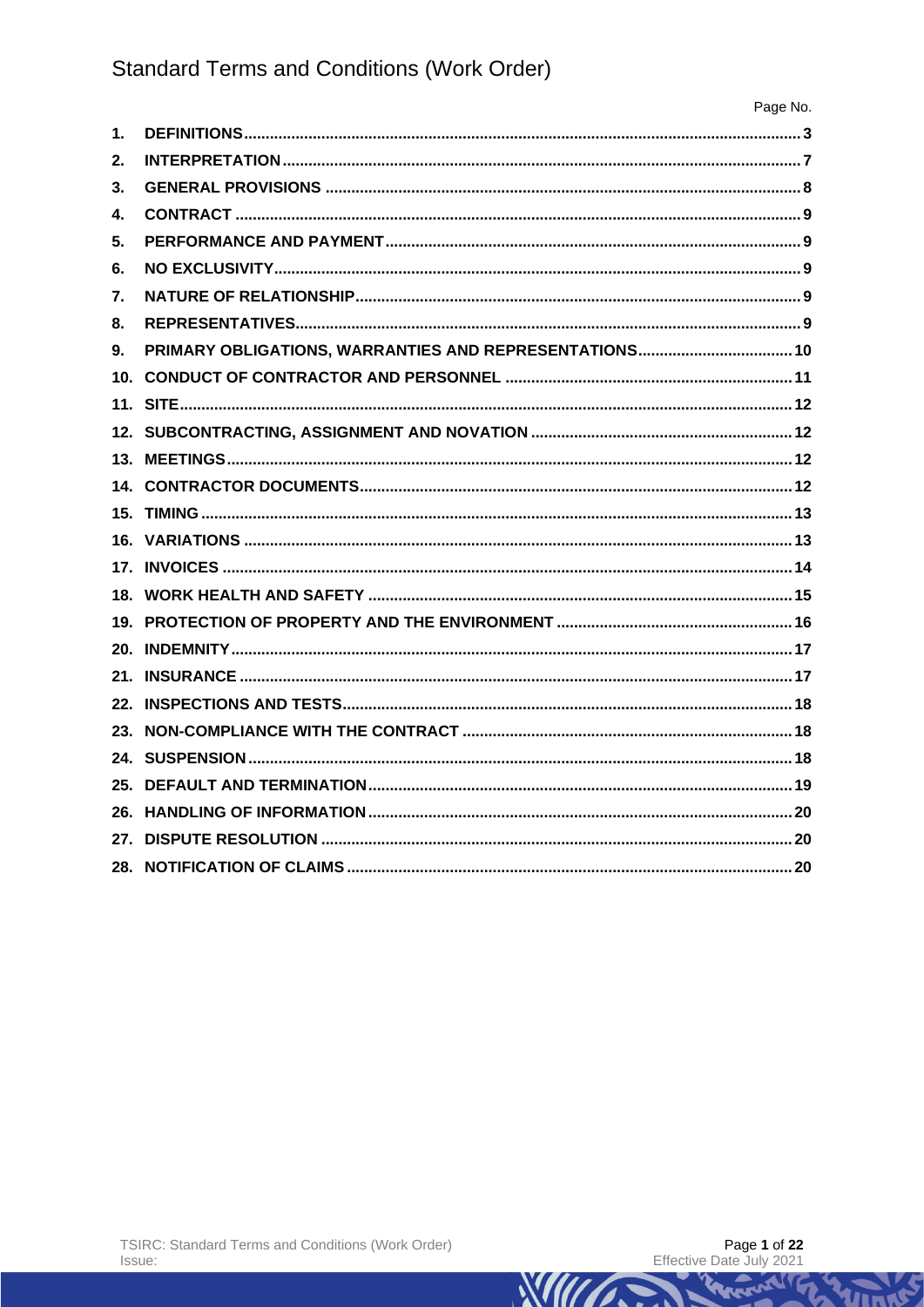## **1. DEFINITIONS**

- 1.1 In the Contract, unless inconsistent with the context or subject matter:
	- (a) **Approvals** means certificates, licences, accreditations, clearances, authorisations, consents, permits, approvals, determinations and permissions from any Authority and any related fees and charges;
	- (b) **Authority** means any Federal, State, or local government authority, administrative or judicial body or tribunal, department, commission, agency, government owned corporation, statutory body or instrumentality or any other person having jurisdiction over the project;
	- (c) **Business Day** means a day that is not a Saturday, Sunday or any other day which is a public holiday or a bank holiday in the place where an act is to be performed or a payment is to be made;
	- (d) **Claim** includes any claim, action, demand, proceeding, suit, defence or set-off, however arising including under the Contract, at law (including a breach of the Contract), under statute, in equity, in tort (including for negligence), in quasi-contract, for unjust enrichment and to the extent permitted by law pursuant to any other principle of law (including without limitation any claim for an extension of time, Variation or other adjustment to the Price);
	- (e) **Commencement Time** means the time stated in the Work Order by which the Contractor is required to commence performing its obligations under the Contract (or where no time is stated, promptly after the Contractor receives the Work Order) as extended (if at all) pursuant to the Contract;
	- (f) **Completion** means the stage at which:
		- (i) each and every part of the Works has been carried out and completed in accordance with the Contract, Approvals and applicable law, except for minor omissions which do not reasonably affect the benefit to Council of the Works or prevent the Works from complying with an Approval or any applicable law;
		- (ii) all Approvals required to be provided by the Contractor under the Contract have been provided to Council;
		- (iii) a detailed photographic record demonstrating that the Works have been completed in accordance with the Contract, Approvals and applicable law has been provided to Council;
		- (iv) unless Council has stated in writing that it is not required, the Contractor has provided a declaration in the form contained in Schedule 1; and
		- (v) all other obligations of the Contractor which are stated in the Contract to be a requirement of Completion, or which are otherwise required to be undertaken prior to Completion have been completed;
	- (g) **Completion Time** means the time (if any) stated in the Work Order or otherwise agreed between the Contractor and Council by which the Contractor is required to achieve Completion as extended (if at all) pursuant to the Contract or where there is no such time, means a reasonable time from the date of the Work Order;
	- (h) **Confidential Information** means the Contract and all documents and information provided or made available by one Party (**Discloser**) to the other (**Disclosee**), or which comes to the knowledge of a Party in connection with the Contract which are of their nature confidential or which the Discloser has identified to the Disclosee as being confidential, but does not include documents and information which are in the public domain other than through a breach of clause [26](#page-19-0) or are independently developed by the other Party;

*MIITT*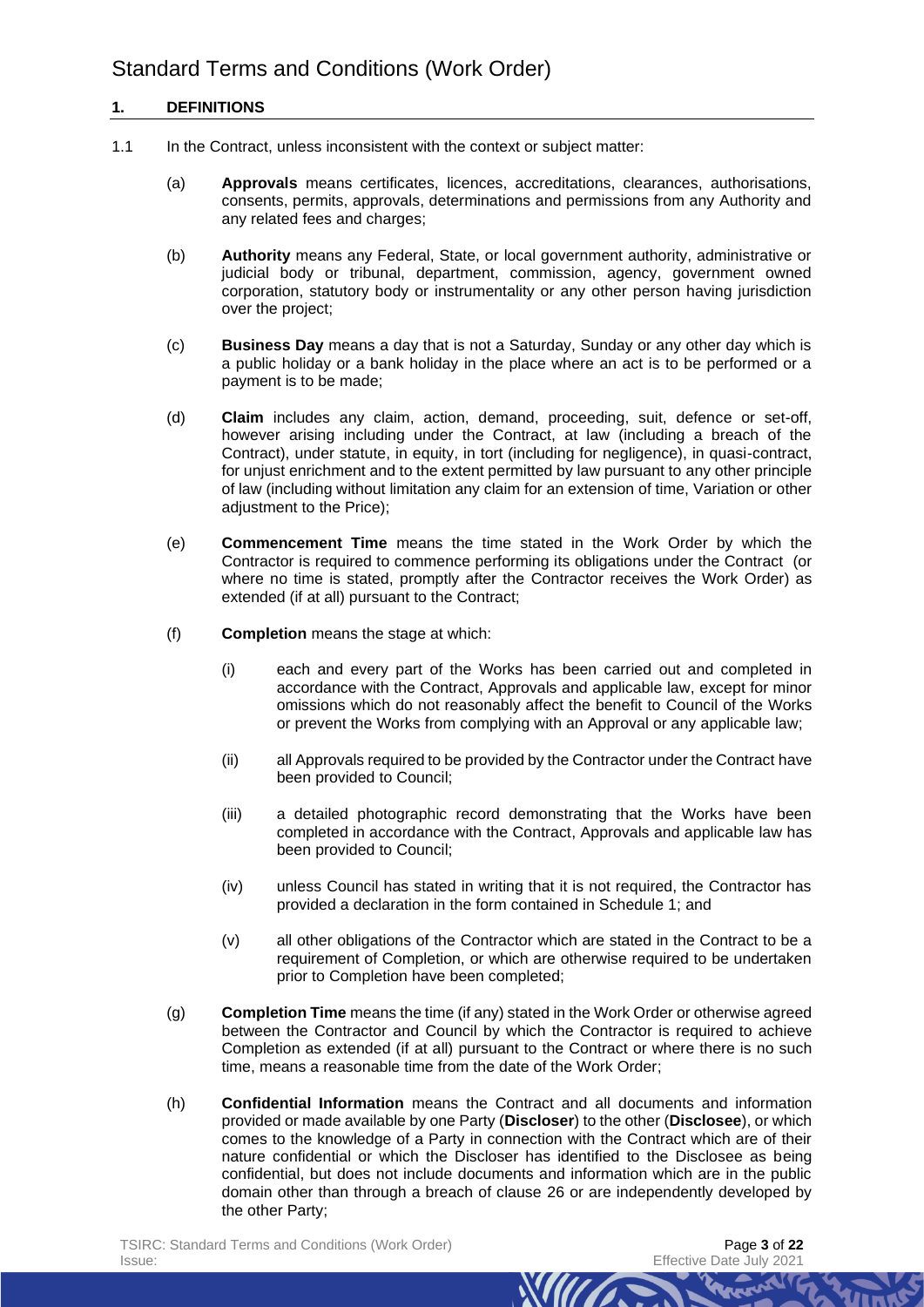- (i) **Contract** means the contract between Council and the Contractor comprising the documents described in clause [4.1;](#page-8-0)
- (j) **Contractor** means the person or entity identified to whom the Work Order is issued;
- (k) **Contractor Documents** means those records, reports, designs, specifications, certificates and other documents, whether electronic documents or hard copy format, required by the Contract to be handed over to Council by the Contractor (and all information advice, designs, calculations and recommendations in those documents);
- (l) **Council** means Torres Strait Island Regional Council;
- (m) **Council's Representative** means the person notified to the Contractor verbally or in writing from time to time;
- (n) **Council's Code of Conduct** means the code of conduct for suppliers published on Council's website or otherwise made available to the Contractor from time to time;
- (o) **Good Industry Practice** means those practices, methods, techniques and acts that, as at the date of this Contract are equal or superior to those utilised by other competent contractors experienced in the provision of work similar to the Works;
- (p) **GST** means GST as that term is defined in the GST Law, and any interest, penalties, fines or expenses relating to such GST;
- (q) **GST Law** means the *A New Tax System (Goods and Services Tax) Act 1999* and/or associated Commonwealth legislation, regulations and publicly available rulings;
- (r) **Improper Conduct** means:
	- (i) engaging in misleading or deceptive conduct in relation to the Procurement Process or the Contract;
	- (ii) engaging in any collusive tendering, anticompetitive conduct, or any other unlawful or unethical conduct with any other tenderer, or any other person in connection with the Procurement Process;
	- (iii) attempting to improperly influence any Personnel of Council, or violate any applicable law regarding the offering of inducements in connection with the Procurement Process or the Contract;
	- (iv) accepting or inviting improper assistance of employees or former employees of Council in preparing its tender or any Claim against Council in connection with the Contract;
	- (v) using any information improperly obtained, or obtained in breach of any obligation of confidentiality in connection with the Procurement Process or the Contract;
	- (vi) engaging in aggressive, threatening, abusive, offensive or other inappropriate behaviour or committing a criminal offence;
	- (vii) engaging in conduct contrary to sections 199 and 200 of the *Local Government Act 2009* (Qld); or

**WILLES** 

- (viii) otherwise breaching Council's Code of Conduct;
- (s) **Insolvency Event** in respect of a Party, means the Party: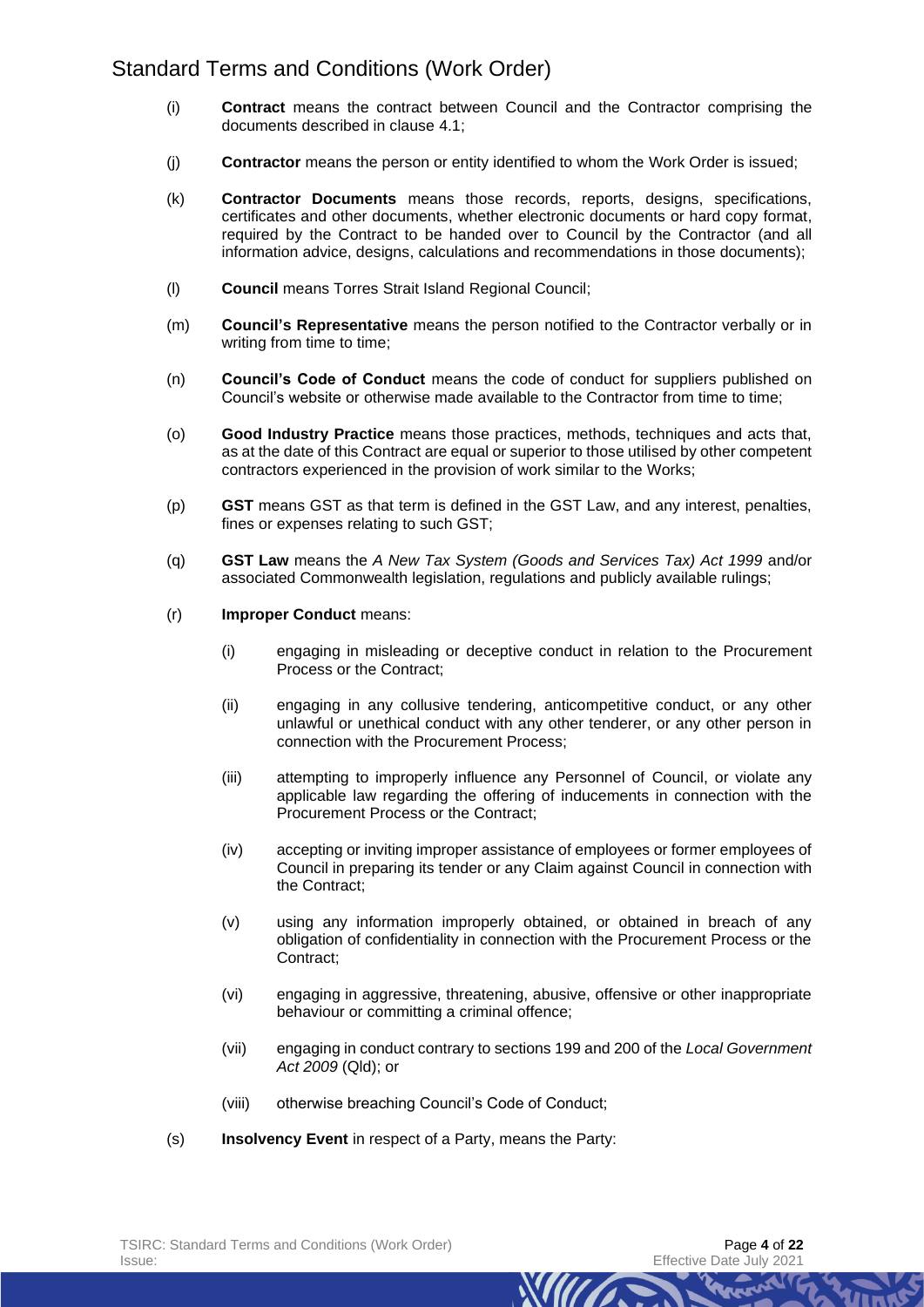- (i) becomes insolvent or bankrupt, or being a company goes into liquidation, or takes or has instituted against it any action or proceedings which has as an object or may result in bankruptcy or liquidation; or
- (ii) enters into a debt agreement, a deed of assignment or a deed of arrangement under the *Bankruptcy Act 1966* (Cth)*,* or, being a company, enters into a deed of company arrangement with its creditors, or an administrator or controller is appointed; or
- (iii) has a receiver or a receiver and manager appointed or a mortgagee goes into possession of any of its assets;
- (t) **Local Government Worker** has the same meaning as in the *Local Government Act 2009* (Qld);
- (u) **Notifiable Incident** has the meaning given in the WHS Act and the WHS Regulation;
- (v) **Party or Parties** means one or both of Council and the Contractor as the context requires;
- (w) **Payment Period** means period ending 25 Business Days after receipt by Council of the claim.
- (x) **Personnel** includes the officers, employees, agents, representatives, consultants, subconsultants, suppliers, contractors and subcontractors of a Party and any other person or entity for whom that Party is vicariously liable but in respect of Council, does not include the Contractor;
- (y) **Preferred Supplier** means a contractor that has been selected as a preferred supplier under a Preferred Supplier Arrangement;
- (z) **Preferred Supplier Arrangement** means a preferred supplier arrangement established pursuant to section 233 of the *Local Government Regulation 2012* (Qld);
- (aa) **Pre-qualified Supplier** means a contractor that has been included on a Register of Pre-qualified Suppliers;
- (bb) **Price** means the amount payable for carrying out and completing the Work and satisfying all of the other obligations of the Contractor, as determined in accordance with the Contract;
- (cc) **Procurement Process** means the procurement process undertaken by Council pursuant to which the Parties have entered into the Contract;
- (dd) **Register of Pre-qualified Suppliers** means a register of pre-qualified suppliers established pursuant to section 232 of the *Local Government Regulation 2012* (Qld);
- (ee) **Regulator** has the meaning given in the WHS Act and WHS Regulation;
- (ff) **Site** means the site or sites made available by Council to the Contractor for the purpose of the Contractor carrying out its obligations under the Contract;
- (gg) **Standard Documents** means the Standard Price Schedule and the Standard Scope;
- (hh) **Standard Price Schedule** means the documents detailing the Contractor's rates and prices for the provision of the Works by the Contractor which were incorporated (whether physically or by reference) in to the written notice issued by Council to the Contractor notifying the Contractor that it had been appointed as a Pre-qualified Supplier or selected as a Preferred Supplier, as amended or replaced by agreement in writing between the Contractor and Council during the term of the Register of Prequalified Suppliers or Preferred Supplier Arrangement;

*MITTS*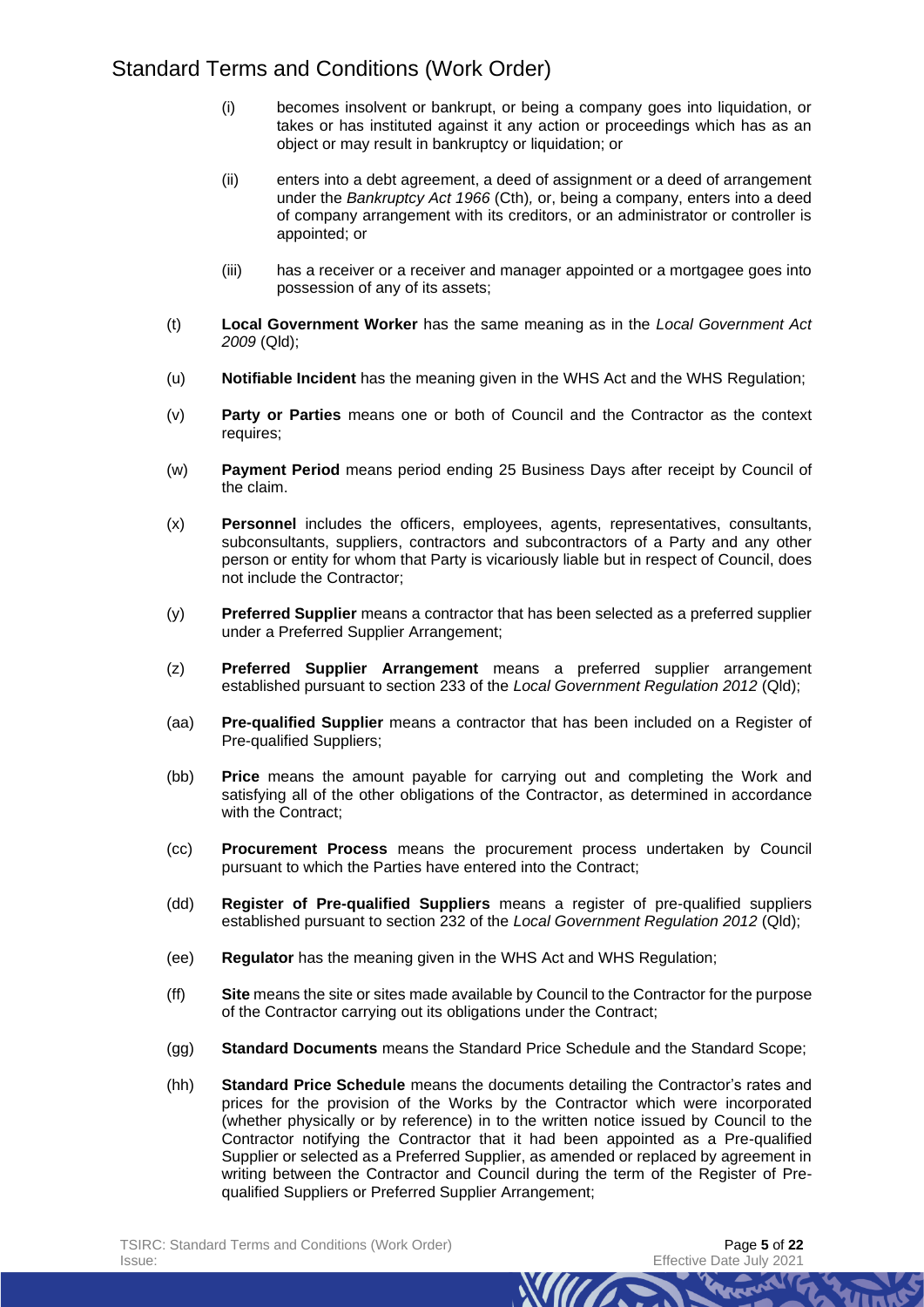- (ii) **Standard Scope** means any documents detailing Council's requirements for the provision of the Works by the Contractor which were incorporated (whether physically or by reference) in to the written notice issued by Council to the Contractor notifying the Contractor that it had been appointed as a Pre-qualified Supplier or selected as a Preferred Supplier as amended or replaced by agreement in writing between the Contractor and Council during the term of the Register of Pre-qualified Suppliers or Preferred Supplier Arrangement;
- (jj) **Standard Terms and Conditions** means these standard terms and conditions;
- (kk) **Substantial Breach** includes:
	- (i) a failure to remedy a breach of a warranty given or representation made within 10 Business Days after being given a written notice to do so;
	- (ii) a failure to remedy any breach of an obligation under the Contract within 10 Business Days after being given a written notice to do so;
	- (iii) a breach that is incapable of remedy of an obligation under, or warranty given or representation made in, the Contract;
	- (iv) a breach of clause [18;](#page-14-0) or
	- (v) if the defaulting Party is the Contractor, the consistent or repeated breach of the Contract by the Contractor, even though those breaches would not otherwise constitute a substantial breach of the Contract and even though those breaches may be promptly remedied by the defaulting Party;
- (ll) **Variation** means any material increase, decrease or change to the Works or the Contractor's obligations under the Contract;
- (mm) **WHS** means work, health and safety;
- (nn) **WHS Act** means *Work Health and Safety Act 2011* (Qld) as amended or replaced from time to time;
- (oo) **WHS Regulation** means the *Work Health and Safety Regulation 2011* (Qld) as amended or replaced from time to time;
- (pp) **Wilful Misconduct** means an intentional act or omission by or on behalf of a Party committed with reckless disregard for its foreseeable and harmful consequences in circumstances where the breaching Party knows or ought to know that those consequences would likely result from the act or omission but which is not due to an honest mistake oversight, error of judgement, accident or negligence;
- (qq) **Work** means the work to be carried out by the Contractor as described in the Work Order and includes Variations, remedial work, construction plant and temporary works and any work not specifically mentioned in the Work Order but that is obviously and indispensably necessary for the carrying out and completion of the work that is mentioned;
- (rr) **Work Order** means, unless the Parties expressly agree otherwise:
	- (i) where a written request is issued, the written document(s) issued by Council to the Contractor which:
		- A. detail Council's requirements for the carrying out of Works by the Contractor; and
		- B. either request the Contractor to provide, or accept the Contractor's offer to provide, those Works to Council,

*MITTS*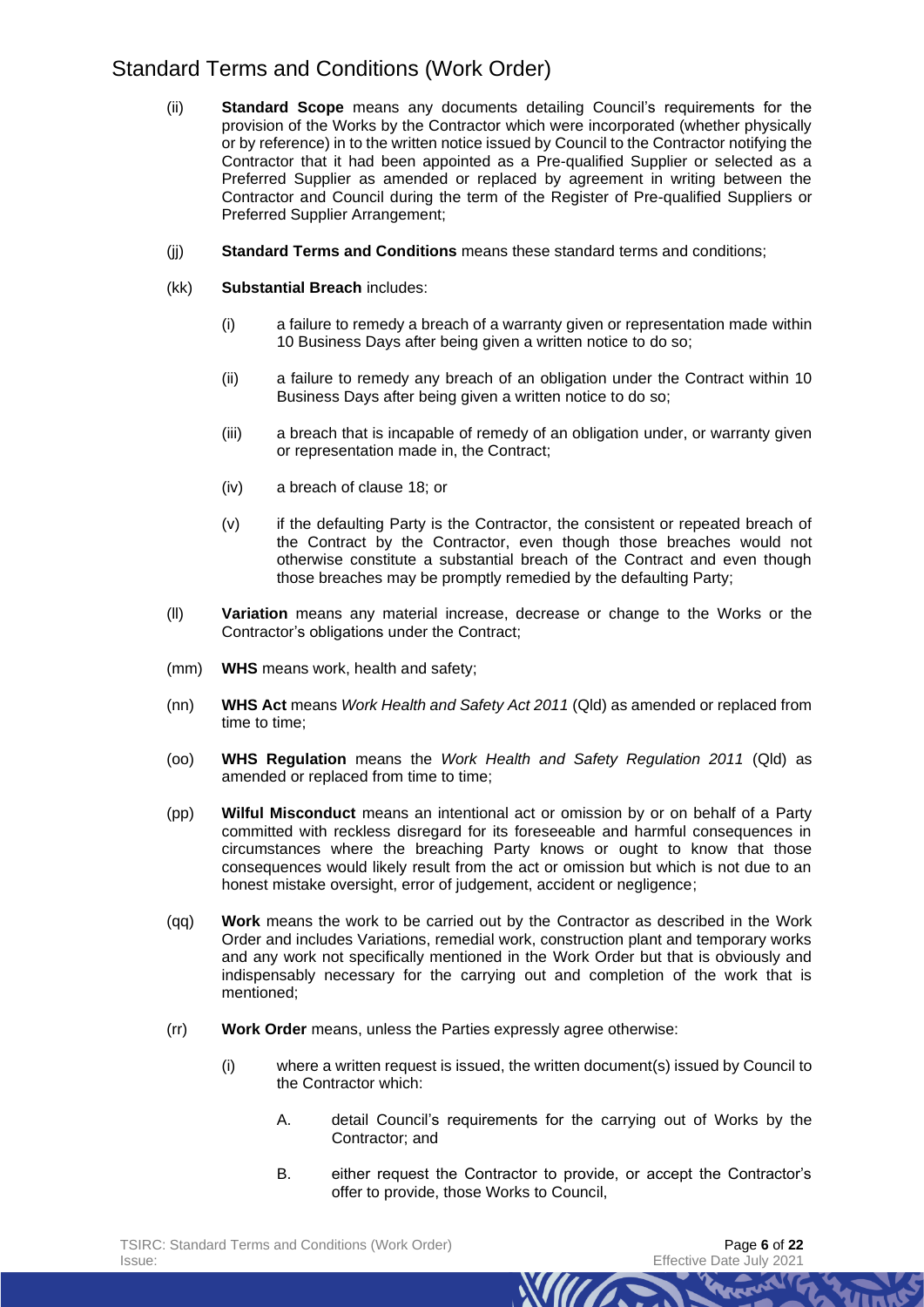including all documents attached to or incorporated by reference into those written documents and which may include a specification, product description, price list or other documents;

- (ii) where a verbal request is made, means the information provided verbally, and the information contained in any documents to which the Contractor's attention is directed;
- (iii) where a request, whether verbal or written, is made pursuant to a Register of Pre-qualified Suppliers or Preferred Supplier Arrangement, also include the Standard Documents;
- (ss) **Workplace** has the meaning given in the WHS Act and the WHS Regulation; and
- (tt) **Works** means the whole of the Work to be carried out and completed in accordance with the Contract*,* including Variations provided for by the Contract*,* which by the Contract is to be handed over to Council.

## **2. INTERPRETATION**

- 2.1 (**Headings**) Headings are for reference purposes only and must not be used in interpretation;
- 2.2 (**No limitation**) The words 'include', 'includes' and 'including' are not words of limitation. Where the Contract provides that Council 'may' do something Council is not obliged to do that thing and is not prevented from doing any other thing;
- 2.3 (**Grammatical forms**) Where any word or phrase is given a defined meaning any other part of speech or other grammatical form concerning the word or phrase has a corresponding meaning. Words importing the singular number include the plural number and words importing the plural number include the singular number.
- 2.4 (**Law**) A reference to 'law' includes all:
	- (a) legislation (including subordinate legislation), local laws, by-laws, orders, ordinances, awards, requirements and proclamations of a local government authority, the State of Queensland, the Commonwealth or other Authority having jurisdiction and any related fees and charges; and
	- (b) certificates, licenses, accreditations, clearances, authorisations, Approvals, consents, and permits and any related fees and charges,

which are applicable to the Contractor or the Contract or which are otherwise in force at any place where an obligation under the Contract is carried out and a reference to a statute includes all regulations and subordinate legislation and amendments

## 2.5 (**Other references**) A reference to:

- (a) a person includes any other legal entity and a reference to a legal entity includes a person;
- (b) a clause is to a clause in the Contract unless expressly stated otherwise;
- (c) writing includes any mode of representing or reproducing words in tangible and permanently visible form, and includes email and facsimile; and

- (d) a monetary amount is a reference to an Australian currency amount.
- 2.6 (**Time**) References to time are to local time in Queensland. Where time is to be reckoned from a day or event, the day or the day of the event must be excluded. If any time period specified in the Contract expires on a day which is not a Business Day, the period shall expire at the end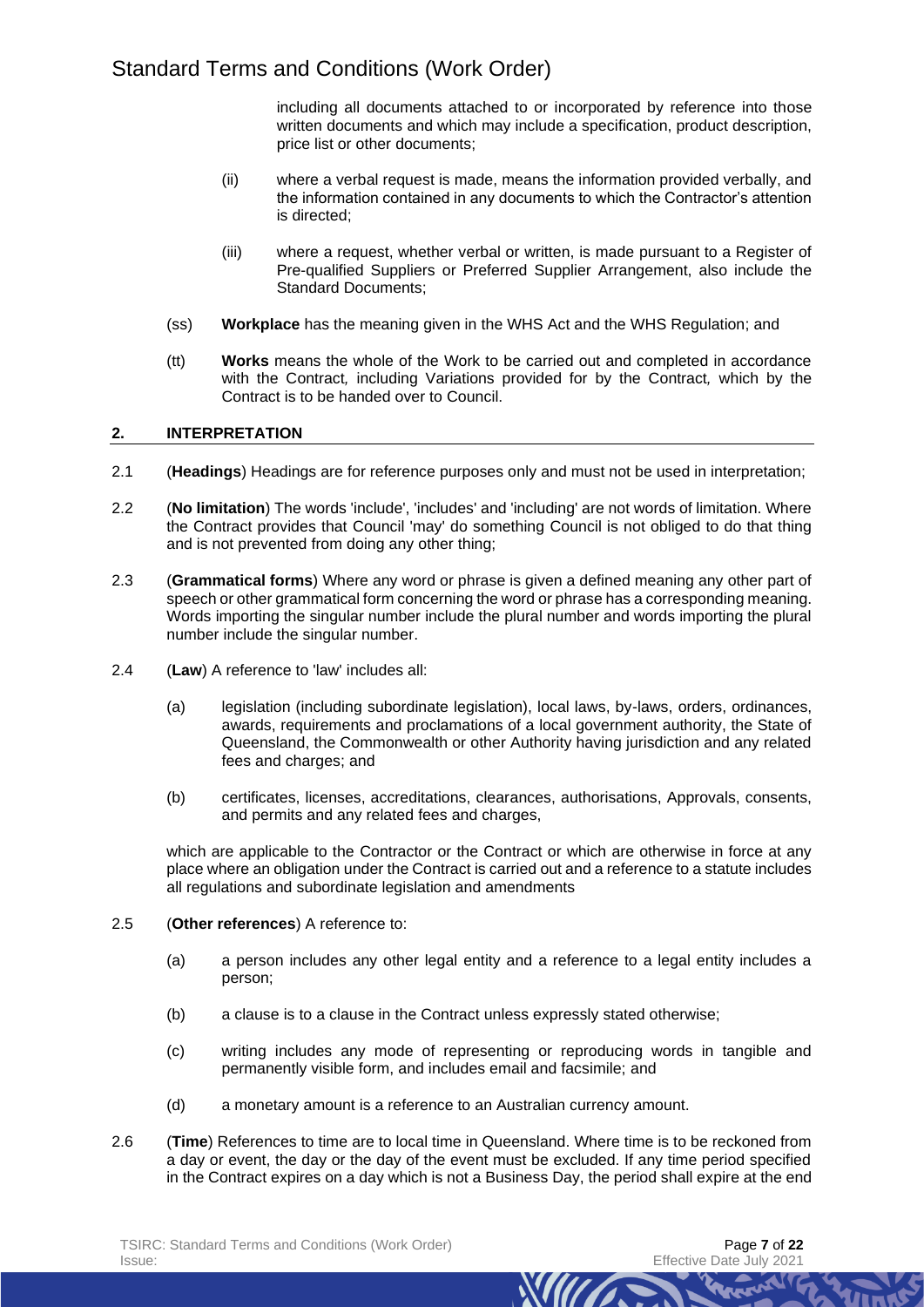of the next Business Day. A reference to a day, week or month means a calendar day, week or month.

- 2.7 (**Indemnities**) Each indemnity provided in the Contract is a continuing indemnity which survives the expiration or termination of the Contract. Council need not incur any expense or make any payment in order to rely on an indemnity.
- 2.8 (**Contra proferentem**) The contra proferentem rule and other rules of construction will not apply to disadvantage a Party whether that Party put the clause forward, was responsible for drafting all or part of it or would otherwise benefit from it.
- 2.9 (**Severance**) If a provision of the Contract is void or unenforceable it must be severed from the Contract and the provisions that are not void or unenforceable are unaffected by the severance.

## **3. GENERAL PROVISIONS**

- 3.1 (**Joint and several obligations**) An obligation of two or more Parties binds them jointly and each of them severally. An obligation incurred in favour of two or more Parties is enforceable by them severally.
- 3.2 (**Governing law**) This Contract is governed by the law of Queensland and the law of the Commonwealth of Australia in force in Queensland. The Parties submit to the jurisdiction of the Courts of Queensland, relevant Federal Courts and Courts competent to hear appeals from them.
- 3.3 (**Binding on successor**) This Contract shall be for the benefit of and binding upon the Parties and their heirs, executors, successors and permitted assigns.
- 3.4 (**Further assurance**) The Parties must execute and deliver all documents and must do all things as are necessary for the complete performance of their respective obligations under the Contract.
- 3.5 (**Service of notices**) A notice or other communication shall be deemed to have been given and received upon the earlier of actual receipt, or delivery to a Party's representative at the address or email address stated in the Work Order or as last notified in writing by the receiving Party, but a notice or communication sent only by email shall not be deemed to have been given and received if:
	- (a) the sender receives a notification from the email system of the sender or the intended recipient which indicates that the email cannot be read by the intended recipient; or
	- (b) the intended recipient demonstrates that the notice or communication could not be legibly displayed by the intended recipient's email system at that time.
- 3.6 (**Waiver**) No waiver by a Party of a provision of the Contract is binding unless made in writing. Any waiver is limited to the particular instance and does not affect the subsequent enforceability of the provision.
- 3.7 (**Consent**) Any consent of Council under the Contract may be given, withheld or given subject to conditions at the absolute discretion of Council.
- 3.8 (**Cumulative rights and obligations**) The rights and remedies of a Party provided in the Contract are in addition to the rights or remedies conferred on the Party elsewhere in the Contract, at law or in equity. Compliance with a clause of the Contract will not relieve the Contractor of any other obligation under the Contract, at law or in equity.
- 3.9 (**Counterparts**) This Contract may be executed in any number of counterparts and when executed communication of the fact of execution to the other Party may be made by sending evidence of execution by fax or email.

**WILLES**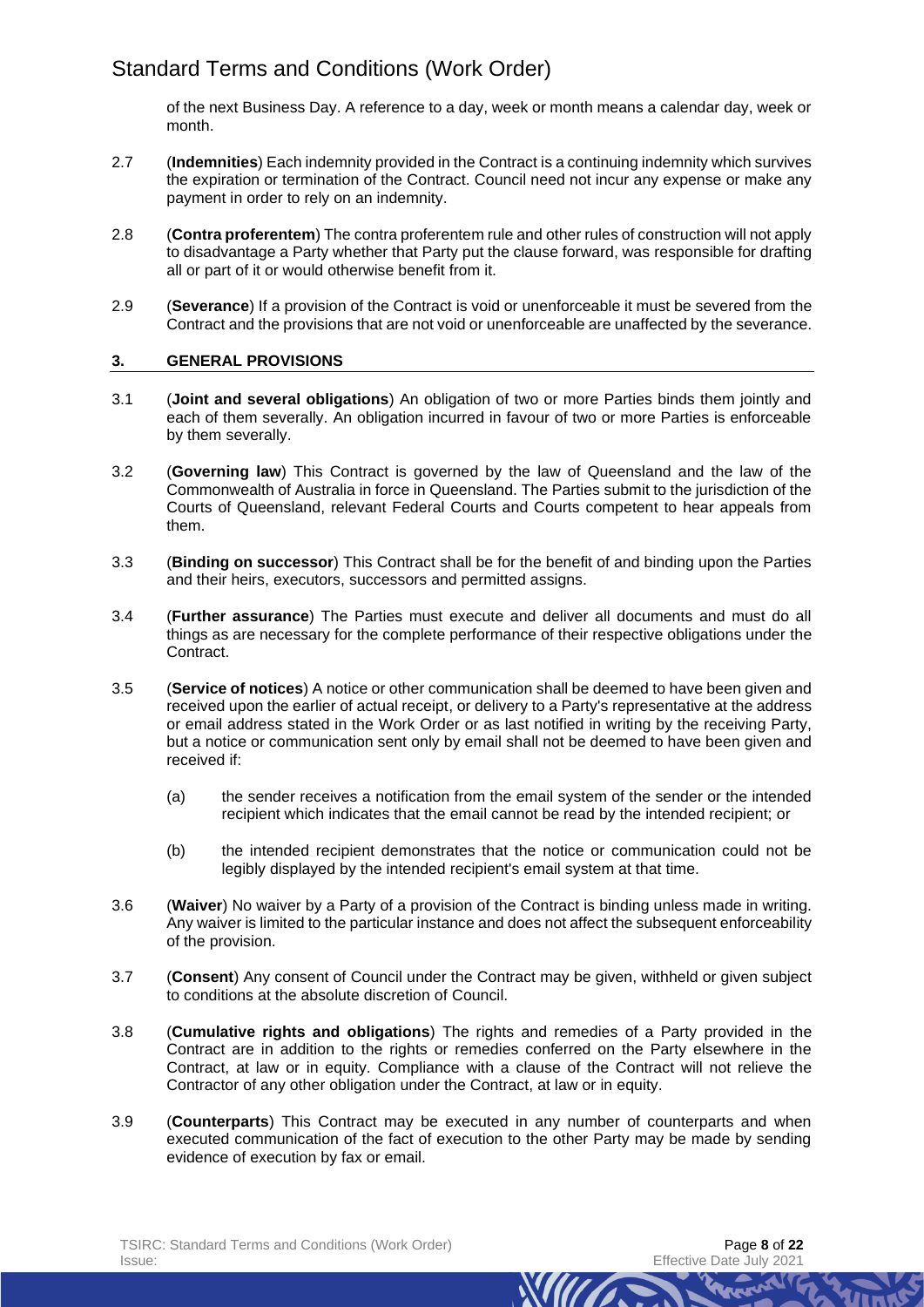- 3.10 (**Current versions**) Except to the extent otherwise provided in the Contract, where the Contract includes or incorporates by reference any standard, plan, requirement, code, guideline, policy, standard drawing or standard specification then the Contractor must comply with the version of that standard, plan, requirement, code, guideline, policy, standard drawing or standard specification which is current as at the date of the Contract, and the sums, rates or prices in the Contract shall be deemed to have allowed for compliance with that version.
- 3.11 (**Clauses to survive termination**) In addition to any other clauses which may be found to survive termination, clauses [20,](#page-16-0) [21.2,](#page-16-1) [23.4,](#page-17-0) [25.5,](#page-18-0) [25.7,](#page-19-1) [26](#page-19-0) and [28](#page-19-2) survive the expiration or earlier termination of the Contract.

# **4. CONTRACT**

- <span id="page-8-0"></span>4.1 (**Documents comprising Contract)** The Contract comprises:
	- (a) the Work Order; and
	- (b) these Standard Terms and Conditions (including Schedule 1 Completion Declaration).
- 4.2 (**Final agreement**) The Contract constitutes the entire, final and concluded agreement between the Parties as to its subject matter.
- 4.3 (**Order of precedence**) If there is any ambiguity, inconsistency, conflict or discrepancy between the documents listed in clause [4.1,](#page-8-0) then the Work Order will take precedence.

## **5. PERFORMANCE AND PAYMENT**

- 5.1 (**Performance**) The Contractor must, at the Contractor's expense, carry out and complete the Works and otherwise comply with its other obligations under the Contract in accordance with the Contract.
- 5.2 (**Payment**) Subject to the Contract, Council must pay the Contractor the Price for Work provided under the Contract in accordance with the Contract.

# **6. NO EXCLUSIVITY**

6.1 The Contractor is not the exclusive supplier of the Work or of work of the same or a similar type to the Work.

# **7. NATURE OF RELATIONSHIP**

7.1 The Contractor is an independent contractor of Council. The Contractor is solely responsible for payments required to be made to its Personnel for the performance of services in connection with the Contract and solely responsible for determining the manner in which it complies with its obligations under the Contract. The Contractor must provide such materials, equipment, knowledge and Personnel as the Contractor deems necessary to comply with its obligations and under the Contract.

# **8. REPRESENTATIVES**

8.1 (**Council's Representative**) Council's Representative is appointed as Council's agent to exercise any of Council's rights or functions under the Contract. Council's Representative is not an independent certifier or valuer. No other person is permitted to exercise any right or function of Council without the express written consent of Council or Council's Representative. The Contractor must notify Council immediately if it receives a purported direction in connection with the Contract from any person other than Council's Representative. Council shall not be liable upon any Claim relating to a direction given to the Contractor by any person other than Council's Representative.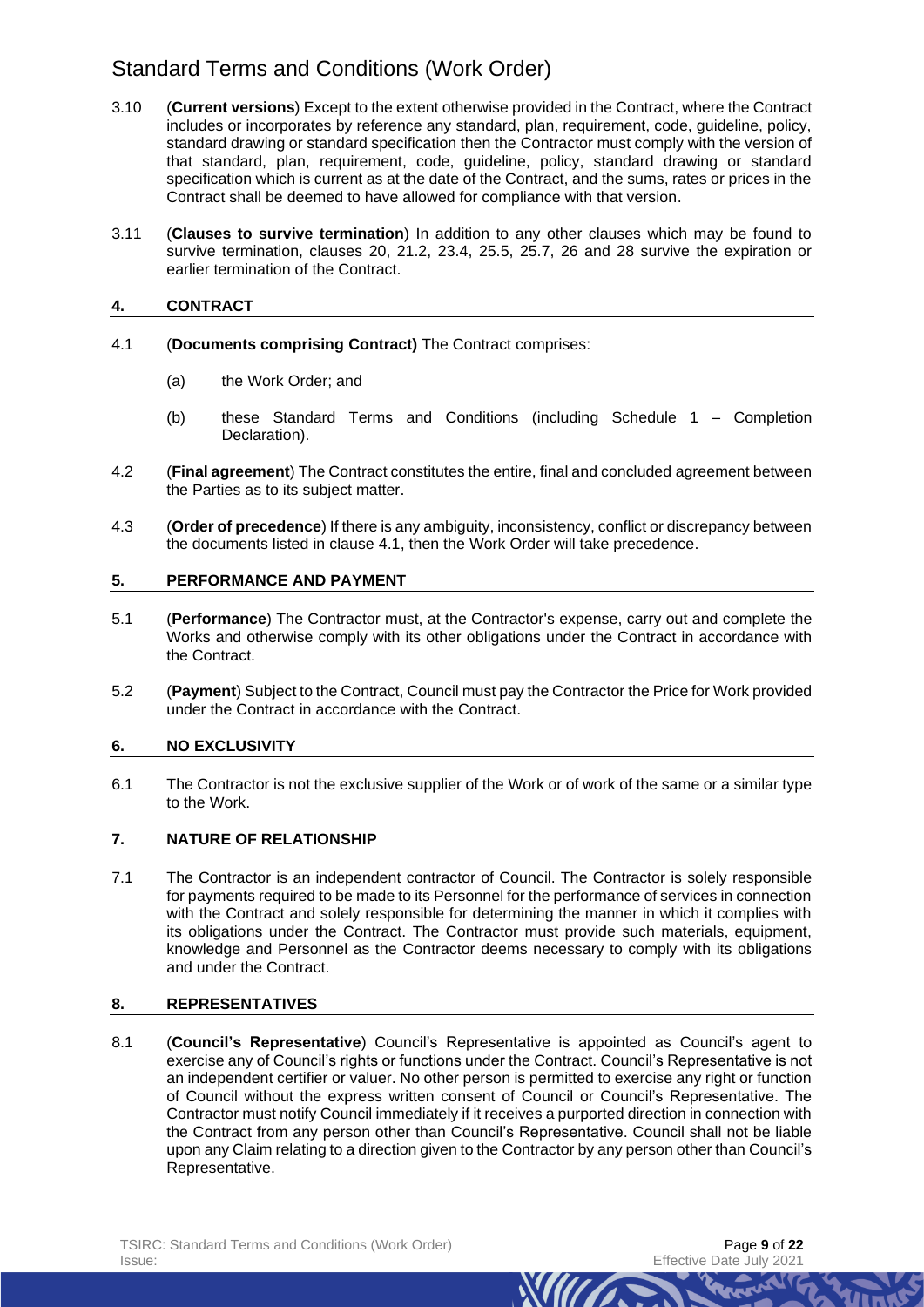8.2 (**Contractor's representative**) The Contractor must nominate an authorised representative for the purpose of managing the Contract and must notify Council in writing of the details of the nominated representative. Matters which are in the knowledge of the Contractor's representative are deemed to be within the knowledge of the Contractor. If Council reasonably objects to the nominated representative, the Contractor shall nominate another representative. The Contractor must notify Council in writing of a change in representative prior to effecting the change. If Council reasonably objects to the representative nominated by the Contractor, the Contractor shall nominate another representative.

# **9. PRIMARY OBLIGATIONS, WARRANTIES AND REPRESENTATIONS**

- <span id="page-9-2"></span><span id="page-9-1"></span><span id="page-9-0"></span>9.1 (**Contractor Warranties**) The Contractor must ensure, and warrants and represents that:
	- (a) (**Improper Conduct)** neither the Contractor nor any of its Personnel engaged in any Improper Conduct in connection with the Procurement Process. The Contractor must not, and must ensure that its Personnel do not, engage in any Improper Conduct in connection with the Contract;
	- (b) (**ability**) the Contractor and, to the extent applicable to them, its Personnel:
		- (i) have and will maintain the experience, skills, expertise, resources and judgement;
		- (ii) hold and will continue to hold all necessary competencies, licences, accreditations, qualifications, permits, clearances or other authorisations,

which are required for the Contractor to comply with its obligations under the Contract at all times until the Contractor has completed its obligations under the Contract;

- (c) (**investigations**) the Contractor has carefully reviewed the Work Order (including the scope of Work and all other information contained or referenced in the Work Order) and is satisfied that the scope and other information is appropriate and adequate to enable the Contractor to comply with its obligations under the Contract;
- (d) (**the Works**) the Contractor shall ensure that the Works:
	- (i) comply in all respects with the Work Order, Approvals, any applicable law and all directions of Council;
	- (ii) where applicable, comply with:
		- A. the Building Code of Australia and National Construction Code; and
		- B. manufacturers' specifications and installation instructions;
	- (iii) are carried out:
		- A. to the standard of skill, care and diligence expected of a skilled and competent Contractor engaged in the business of providing work similar to the Works or to such higher standard as the Contractor has represented in writing to Council in relation to the Contract; and

**WILLES** 

- B. in accordance with Good Industry Practice;
- (e) (**legal capacity**) the Contractor has the full power, authority and capacity to enter into the Contract and that the Contractor's obligations under the Contract are valid and binding on it, and enforceable against it; and
- (f) (**Price**) the rates and prices in the Contract include compliance with all of the Contractor's other obligations under the Contract except, and then only to the extent, that the Contract provides otherwise.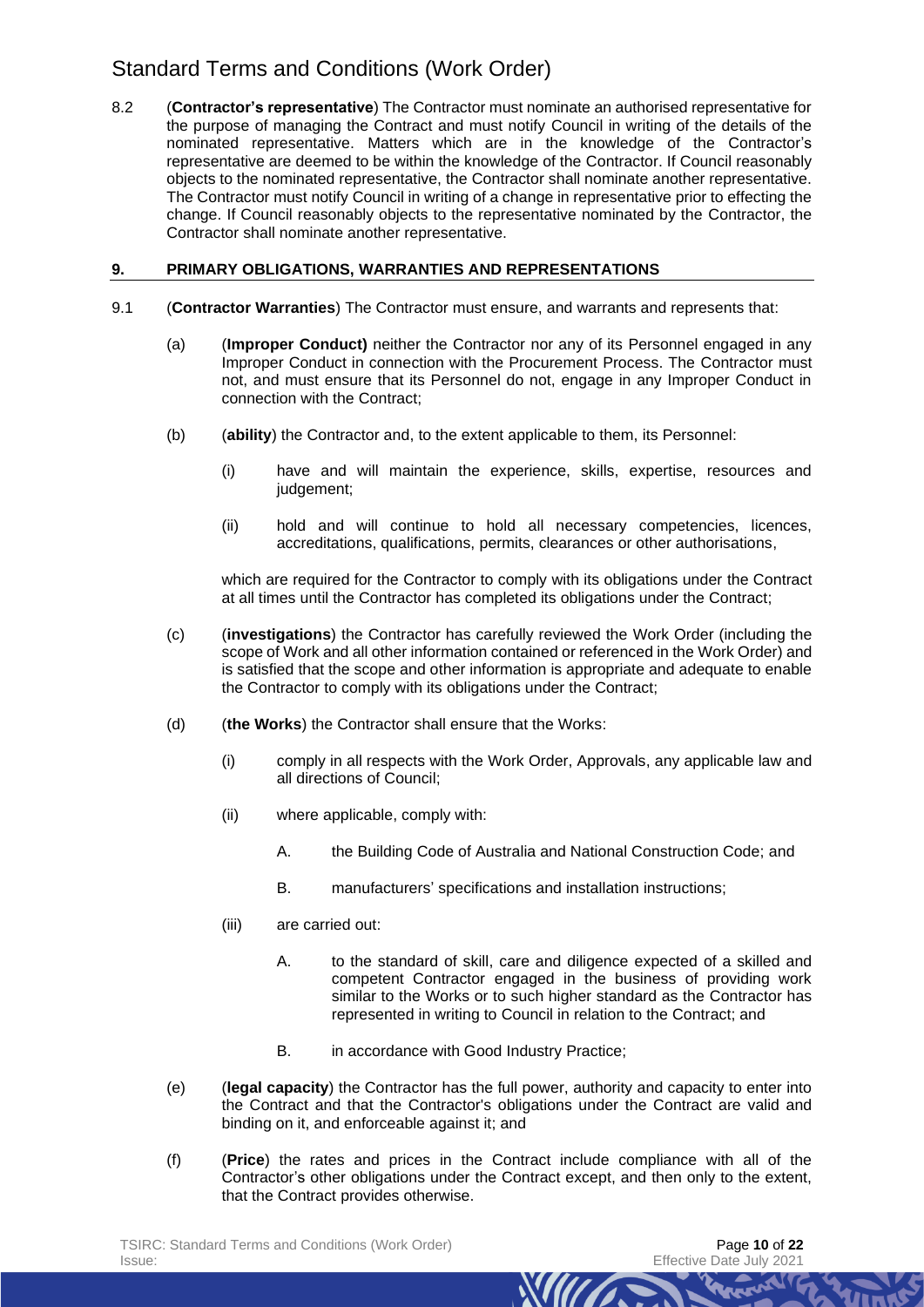- 9.2 (**Notice of breach**) The Contractor must notify Council immediately if it becomes aware of or reasonably suspects in the course of carrying out its obligations under the Contract, that the Contractor has breached a warranty given or representation made in clause [9.1.](#page-9-0)
- 9.3 (**Warranties unaffected**) The warranties, representations and acknowledgements in clause [9.1](#page-9-0) remain unaffected notwithstanding any Variation or other direction by Council or Council's Personnel except to the extent that the Contractor has given Council prior written notice expressly stating that the Variation or direction would affect a warranty or obligation and the warranty or obligation was affected in the manner so notified.

## **10. CONDUCT OF CONTRACTOR AND PERSONNEL**

- <span id="page-10-0"></span>10.1 (**General**) The Contractor must, and must ensure that to the extent applicable to them its Personnel involved in the performance of the Contractor's obligations under the Contract:
	- (a) act professionally and courteously in all dealings with Council and Council's Personnel and the general public in connection with the Contract;
	- (b) comply with:
		- (i) Council's Code of Conduct;
		- (ii) any law, standards and codes of practice applicable to the Contractor, the Contractor's business or the Contractor's obligations under the Contract;
		- (iii) all directions of Council given pursuant to the Contract; and
		- (iv) any applicable policies, guidelines, procedures and codes of Council which are publicly available or otherwise made known to the Contractor from time to time; and
	- (c) do not either directly or indirectly cause any unreasonable nuisance or interference to the owners, tenants or occupiers of properties on or adjacent to the places where the Works are to be carried out or to the public generally.
- <span id="page-10-2"></span><span id="page-10-1"></span>10.2 (**Local Government Worker**) The Contractor must ensure that when acting as a Local Government Worker, the Contractor's Personnel:
	- (a) have all appropriate qualifications, skills and training to exercise a power or perform a responsibility under Chapter 5, Part 2, Division 2 of the *Local Government Act 2009* (Qld);
	- (b) do not exercise any power or perform a responsibility under Division 2, Chapter 5 of the *Local Government Act 2009* (Qld) unless the Personnel are authorised as Local Government Workers by Council; and
	- (c) comply with all obligations of a Local Government Worker imposed under the *Local Government Act 2009* (Qld).
- 10.3 (**Conflict**) Where there is any conflict between any standard or obligation described in clause [10.1](#page-10-0) or [10.2,](#page-10-1) the Contractor and its Personnel must adopt the higher standard or more onerous obligation unless directed otherwise by Council.
- 10.4 (**Removal**) Council may at any time direct the Contractor to remove any of the Contractor's Personnel from the performance of the whole or part of the Contractor's obligations under the Contract if Council reasonably believes that the Contractor is in breach of clause [10.1](#page-10-0) or clause [10.2](#page-10-2) or a warranty and representation given in clause [9.1\(a\)](#page-9-1) or clause [9.1\(b\)](#page-9-2) in respect of that person, or that the person is otherwise responsible for a breach of the Contract by the Contractor.
- 10.5 (**Industrial relations**) The Contractor remains solely responsible for the management of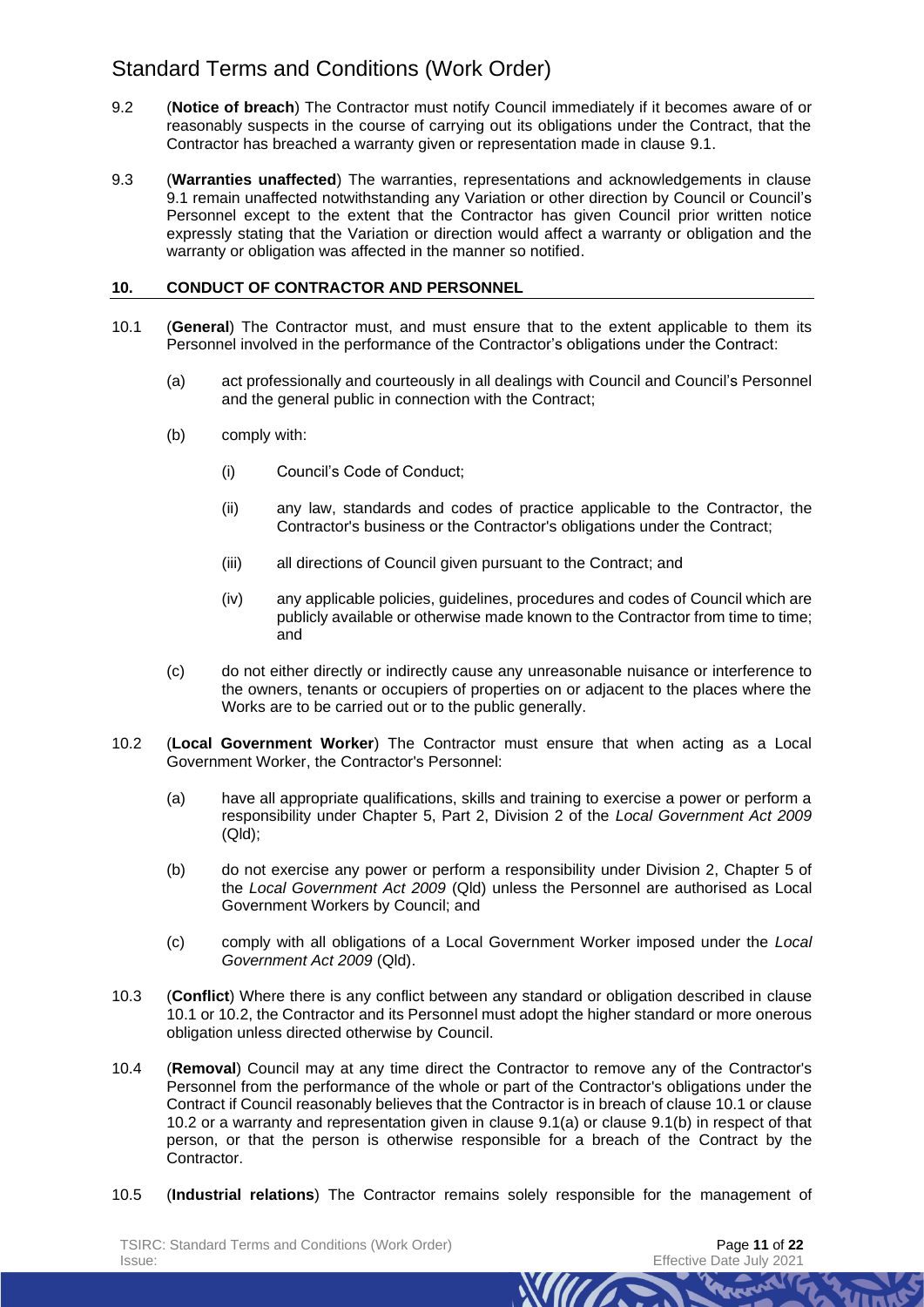industrial relations relating to its Personnel. The Contractor must promptly inform, and keep informed, Council in relation to any potential or actual industrial relations issues which could affect the ability of the Contractor to comply with its obligations under the Contract.

## **11. SITE**

- 11.1 (**Access**) Council will endeavour to give the Contractor sufficient, but non-exclusive, access to the Site to carry out the Contractor's obligations under the Contract.
- 11.2 (**Pre-conditions to access**) Council may refuse to give such access until the Contractor has given the Council:
	- (a) evidence of insurance required by clause [21.3;](#page-17-1) and
	- (b) any other documents or information which the Work Order requires to be given to Council before access to the Site shall be given.
- 11.3 (**Cooperation with Council's Personnel**) The Contractor must use all reasonable endeavours to cooperate, communicate and co-ordinate with Council's Personnel at the Site. Council and its Personnel shall be entitled to access the Site and any other place where any obligation of the Contractor under the Contract is or is to be carried out on the giving of reasonable written notice.
- 11.4 (**Site specific requirements**) The Contractor must comply with the reasonable requirements of Council in relation to the Contractor's access to or conduct on the Site, including those identified in the Work Order.

## **12. SUBCONTRACTING, ASSIGNMENT AND NOVATION**

- 12.1 (**By the Contractor**) The Contractor may subcontract, assign or novate the whole or any part of its obligations under the Contract but only with the prior written consent of Council (which may be given, withheld or given subject to conditions at the absolute discretion of Council). Subcontracting of the Contractor's obligations shall not relieve the Contractor from any liability or obligation under the Contract. As between Council and the Contractor, the Contractor shall be responsible and liable to Council for the acts or omissions of the Contractor's Personnel in connection with the Contract as if they were the acts or omissions of the Contractor.
- 12.2 (**By Council**) Council may assign or novate the whole or any part of its obligations under the Contract in its absolute discretion and without obtaining the consent of the Contractor.

## **13. MEETINGS**

13.1 The Contractor must when reasonably required by Council, meet and discuss the performance of the Contractor and/or any other matter concerning Council in connection with the Contract.

## **14. CONTRACTOR DOCUMENTS**

- 14.1 (**Provision of copies**) The Contractor must create and provide Council with copies of the Contractor Documents at the times required by the Work Order, or where no time is stated, promptly whenever requested by Council.
- 14.2 (**Updated Contractor Documents**) Where directed by Council to do so, as a requirement of Completion (or where the Contract is earlier terminated, no later than 10 Business Days after the notice of termination under clause [25](#page-18-1) is given), the Contractor must provide Council with a complete updated copy of the Contractor Documents accompanied by a declaration in the form contained in Schedule 1.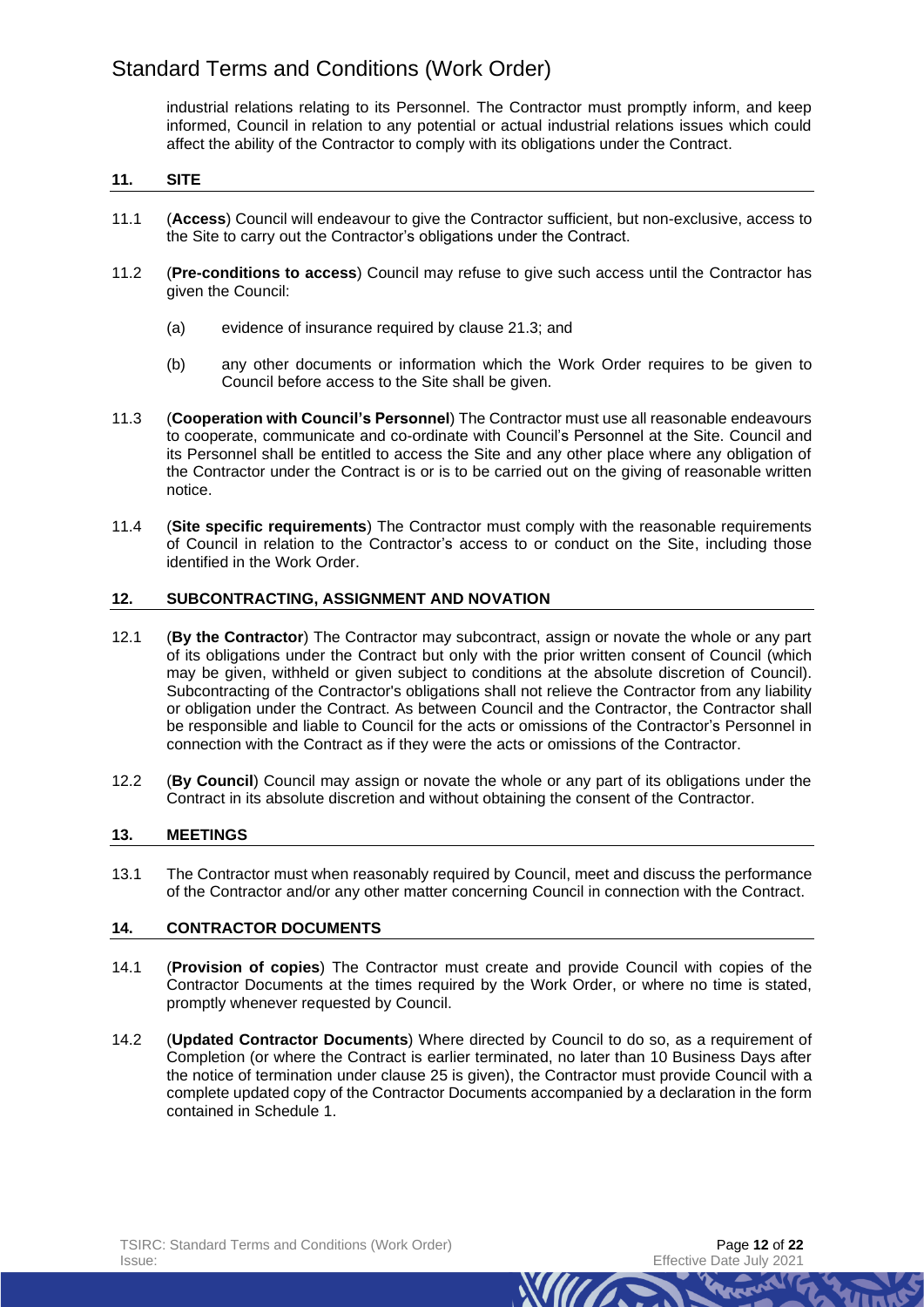## **15. TIMING**

- 15.1 (**Timing**) Except to the extent otherwise agreed by Council, subject to clause [15.2,](#page-12-0) the Contractor must commence performing its obligations under the Contract by the Commencement Time and must perform those obligations:
	- (a) within any working hours described in the Work Order;
	- (b) with due expedition and without delay;
	- (c) in accordance with any requirements of the Contract and any reasonable directions of Council as to the order and timing of the performance of those obligations (including any program included in the Work Order or agreed between the Parties);
	- (d) so that the Works reach Completion by the applicable Completion Time.
- <span id="page-12-0"></span>15.2 (**Delay**) The Contractor must promptly notify Council if the Contractor is or will be delayed in carrying out the Work or otherwise performing its obligations under the Contract.
- <span id="page-12-1"></span>15.3 (**Claim for Extension of Date for Practical Completion**) Subject to claus[e 28,](#page-19-2) if the Contractor is delayed in reaching Completion by the Completion Time because of:
	- (a) an act or omission of Council or its Personnel;
	- (b) a Variation;
	- (c) inclement weather occurring prior to the Completion Time; or
	- (d) any other event or circumstance which the Contract expressly states will entitle the Contractor to claim an extension of time under this clause [15.3,](#page-12-1)

then Council shall extend the Completion Time by a reasonable period. Notwithstanding clause [28,](#page-19-2) Council may grant an extension of the Completion Time at any time at Council's absolute discretion and without any obligation to do so for the benefit of the Contractor.

- 15.4 (**Prevention and mitigation)** The Contractor shall take all reasonable steps to prevent the occurrence and to mitigate the effects of a delay.
- 15.5 (**No monetary compensation**) The Contractor shall not be entitled to any monetary compensation in connection with any delay or disruption to or prolongation of the Contractor's obligations under the Contract however caused.

## **16. VARIATIONS**

- <span id="page-12-2"></span>16.1 (**Direction for Variation**) Council may at any time and for any reason direct a Variation by giving written notice to the Contractor but cannot direct a Variation which is outside the general scope of the Contract. The Contractor must not carry out a Variation without a written direction to do so from Council.
- <span id="page-12-3"></span>16.2 (**Request for information**) The Contractor must promptly provide any information reasonably requested by Council in connection with a Variation, including, if requested, a detailed quotation for the Variation.
- 16.3 (**Adjustment of Price**) Subject to clause [28,](#page-19-2) the Price shall be adjusted for each Variation directed by Council in accordance with claus[e 16.1](#page-12-2) o[r 16.2](#page-12-3) by the amount agreed by the Parties or failing agreement by a reasonable amount determined by Council. The Contractor shall not otherwise be entitled to any payment in connection with a Variation.
- 16.4 (**Omissions**) Where Council directs a Variation omitting or reducing any part of the Work then Council may subsequently provide the omitted or reduced Work itself or engage others to do

*MIITA*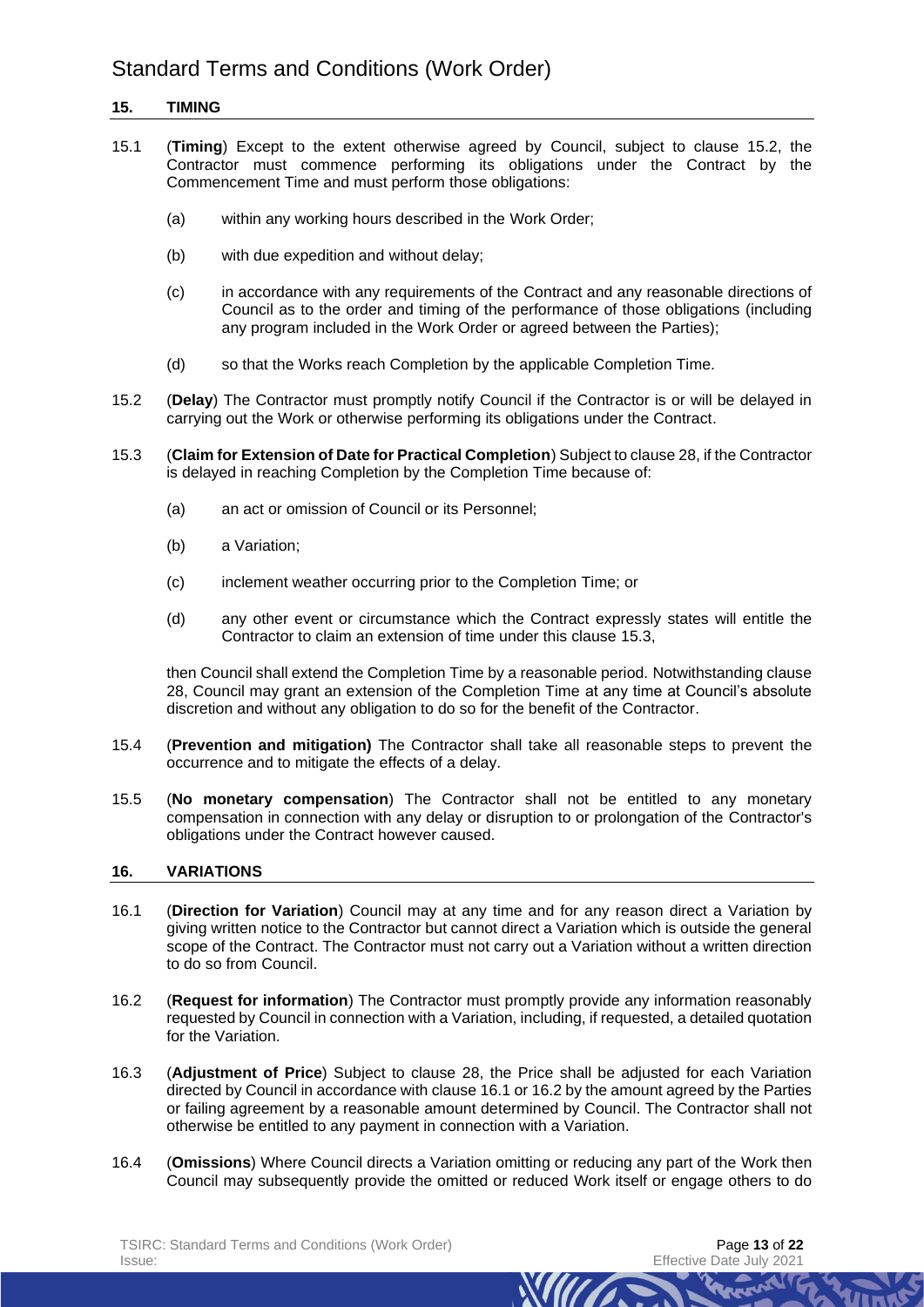so on its behalf. The Contractor shall not be entitled to any monetary compensation in connection with an omission or reduction.

## **17. INVOICES**

- 17.1 (**Timing of invoices**) Subject to clause [17.8,](#page-14-1) the Contractor may submit invoices to Council at [contact.builders@tsirc.qld.gov.au](mailto:contact.builders@tsirc.qld.gov.au) for Works carried out in accordance with the Contract once after Completion.
- 17.2 (**Requirements of invoices**) Unless otherwise directed, invoices should be submitted promptly and, in any event, no later than 5 Business Days after Completion. The invoice must comply with the GST Law and unless otherwise directed by Council, include or be accompanied by:
	- (a) the following information for each day on which Work was undertaken:
		- (i) the date on which the Work was undertaken;
		- (ii) lot number:
		- (iii) Work Order number;
		- (iv) for each separate task identified in the Work Order by a task number:
			- A. a description of the task (which aligns with the Work Order);
			- B. the task number: and
			- C. the number of hours taken to complete the task;
	- (b) where the invoice is the final invoice for the Work Order, all of the following (to the extent not already provided):
		- (i) a detailed photographic record demonstrating that the Works have been completed in accordance with the Contract;
		- (ii) a declaration in the form contained in Schedule 1; and
		- (iii) any Approvals; and
	- (c) any other documentation which Council reasonably directs prior to the time for submission of the invoice.
- 17.3 (**Amount due)** Council may deduct any amount due and owing by the Contractor to Council and any amount which Council reasonably claims is or will become due and owing by the Contractor to Council (whether under the Contract or otherwise) from any amount claimed by the Contractor under or in connection with the Contract (including for a breach of the Contract). The balance remaining after such a deduction shall be due by Council to the Contractor or by the Contractor to Council as the case may be.
- 17.4 (**Due date for payment**) Subject to the Contract, Council shall pay the amount due (if any) to the Contractor including any applicable GST before the end of the Payment Period. If an amount is due from the Contractor to Council, the Contractor must pay that amount including any applicable GST within 25 Business Days of receiving written notification to this effect from Council.
- 17.5 (**No admission**) Payments made by Council to the Contractor are made on account only and do not constitute an admission that the Contractor is entitled to the payment made or that the Works the subject of the payment have been provided, or any other obligation has been carried out, in accordance with the Contract.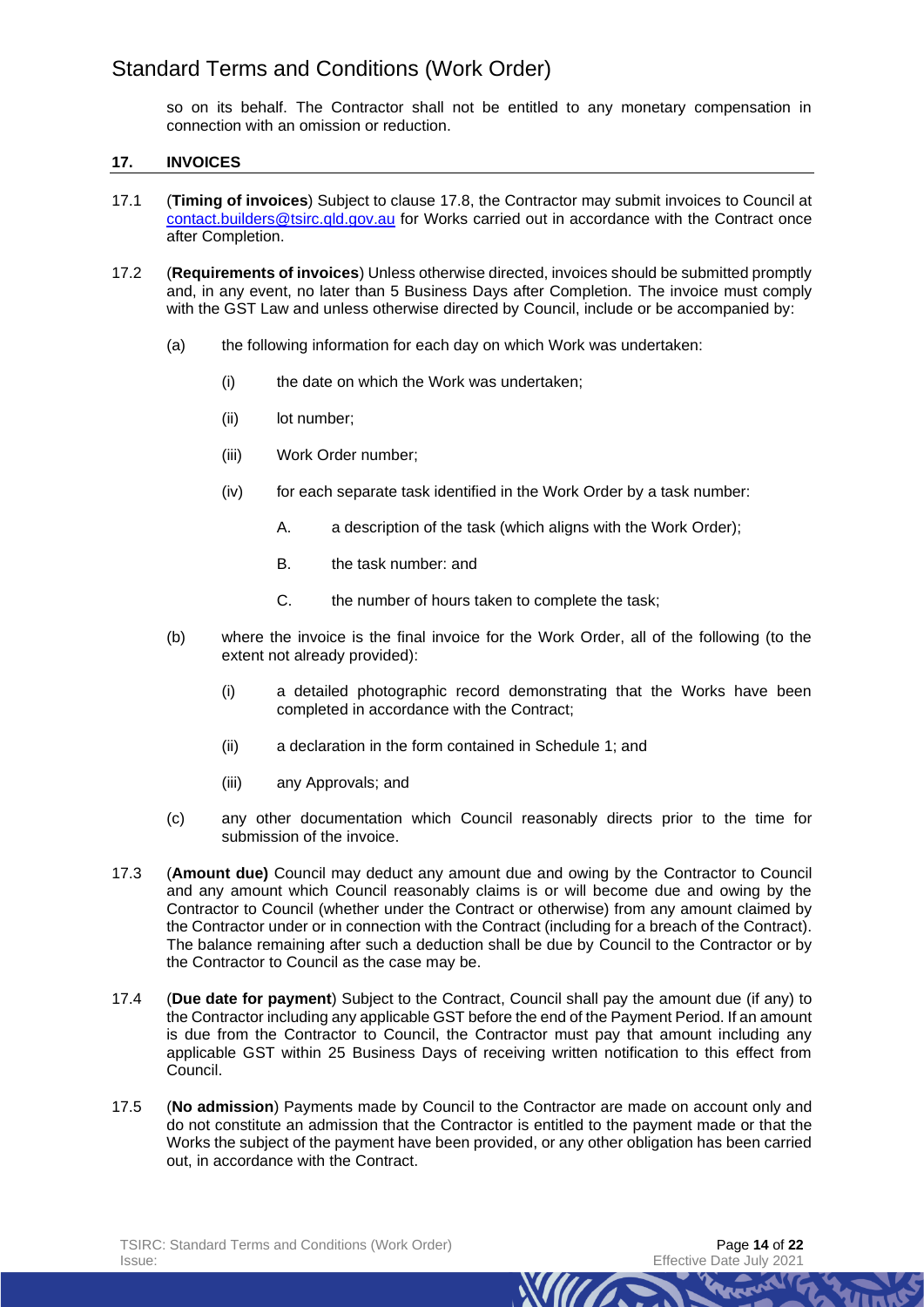- 17.6 (**Sole entitlement**) Payment of the Price shall be the Contractor's only entitlement to monetary compensation for the provision of the Works and compliance with the Contractor's other obligations under the Contract.
- 17.7 (**Liability for GST**) If GST is imposed on any supply made pursuant to the Contract, the amount payable for the supply is to be increased by the amount of that GST.
- <span id="page-14-1"></span>17.8 (**Recipient created tax invoices**) Where Council is the recipient of a taxable supply under this Contract Council may issue recipient created tax invoices or recipient created adjustment notes in respect of these supplies in accordance with the GST Law and direct the Contractor not to issue tax invoices or adjustment notes in respect of the same supplies.

#### <span id="page-14-0"></span>**18. WORK HEALTH AND SAFETY**

- 18.1 (**Relationship of obligations**) The obligations in this clause [18](#page-14-0) are in addition to, and not in substitution for any other obligation of the Contractor:
	- (a) under the WHS Act and WHS Regulation; or
	- (b) elsewhere in this Contract or at law relating to WHS.

Nothing in this clause [18](#page-14-0) is intended to reduce or limit such other obligations and none of those other obligations shall be taken to reduce or limit the Contractor's obligations under this clause [18.](#page-14-0)

- 18.2 (**Primary obligations of Contractor and Personnel**) The Contractor must itself, and must ensure that its Personnel engaged in performing the Contractor's obligations under the Contract:
	- (a) comply with all law (including the WHS Act and the WHS Regulation) and codes of practice relating to WHS that are in any way applicable to this Contract;
	- (b) discharge the duties and comply with all relevant duties, obligations, standards and requirements under the WHS Act and WHS Regulation which are or may become applicable in connection with the Contract including any direction relating to WHS issued by the Regulator or any other Authority;
	- (c) at all times identify and take all reasonably practicable steps to ensure health and safety of all persons who may be affected by the performance of the Contractor's obligations under the Contract*;*
	- (d) consult with and co-operate with Council in relation to matters of WHS that Council considers the Contractor cannot resolve to the standard imposed by the WHS Act and the WHS Regulation and to cooperate and coordinate with Council to ensure any issues are resolved to that standard;
	- (e) except where the Contractor is the principal contractor for a Site under the WHS Regulation, (in which case this subclause [18.2\(e\)](#page-14-2) does not apply), comply with:
		- (i) the reasonable requirements of any third party appointed by Council as principal contractor for the Site; or
		- (ii) if no third party has been so appointed for the Site, the WHS policies and procedures of Council which are in any way applicable to this Contract for that Site.

- <span id="page-14-2"></span>18.3 (**Incident notification**) The Contractor must:
	- (a) promptly (and no more than 12 hours after the occurrence) notify Council of any accident, injury, property or environmental damage, which occurs during the carrying out of an obligation of the Contractor under the Contract;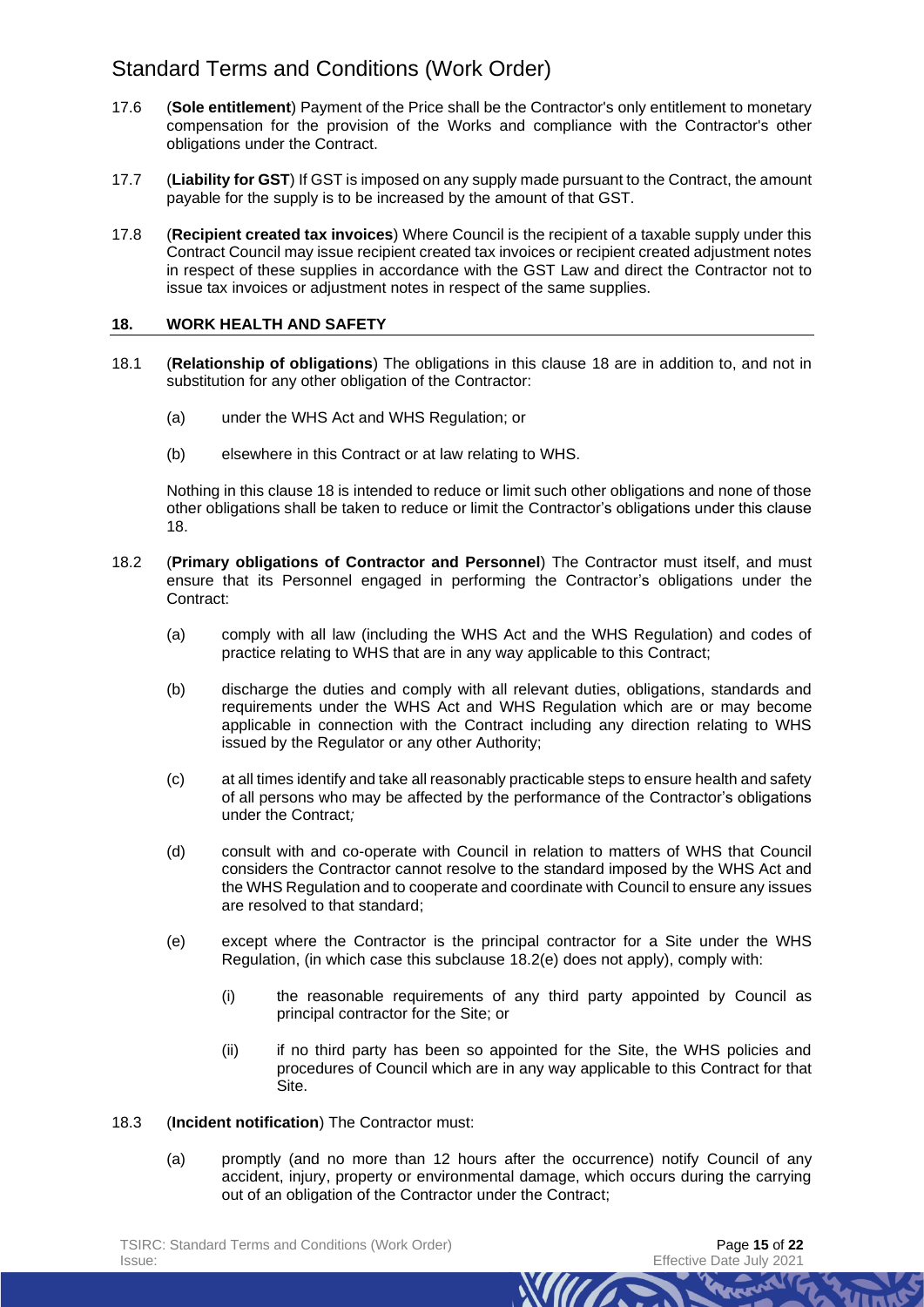- (b) report any Notifiable Incidents to the Regulator within the specified time frame as per the WHS Act and WHS Regulation; and
- (c) immediately notify Council of any lost time incident and within 3 Business Days of any such incident provide a report giving complete details of the incident, including results of the investigations into the causes, and any recommendations or strategies identified for the preventions in the future.

#### 18.4 (**Contractor's WHS systems and documentation**) The Contractor:

- (a) warrants and represents that it has adequate WHS systems in place having regard to the nature of its obligations under the Contract and any hazards specific to any Workplace at which an obligation under the Contract is to be carried out;
- (b) must inform Council of all its WHS policies, procedures or measures implemented for the performance of its obligations under this Contract;
- (c) must prepare and submit to Council for review the WHS documentation that Council directs it to prepare within the time directed by Council and must ensure that such documentation:
	- (i) addresses all the specific WHS hazards, issues relevant to the Contractor's obligations under the Contract which can be reasonably anticipated or ascertained at that time;
	- (ii) documents the system and control methods to be implemented for the performance of its obligations under the Contract,

and if Council notifies the Contractor that all or part of the WHS documentation is not suitable, at its cost amend and resubmit the relevant WHS documentation;

- (d) must, if Council at any time during the performance of the Contractor's obligations under the Contract requests the Contractor to review any of the WHS documentation, promptly and within the time required by Council, review any or all of the WHS documentation in accordance with Council's request and either:
	- (i) submit revised documentation to Council; or
	- (ii) provide written confirmation that the WHS documentation is appropriate to manage the risks associated with the Contractor's obligations under the Contract;
- (e) is not entitled to make any Claim (whether for additional costs or expense or extension to the Completion Time) in connection with its obligations under this clause.
- 18.5 (**Site specific induction for construction sites**) If any Site is a construction site, then the Contractor must ensure that all Personnel of the Contractor working on that construction site receive a site-specific induction and that each person visiting the Contractor or its Personnel at that Site receives a site-specific induction or is accompanied by someone who has received such an induction.

## **19. PROTECTION OF PROPERTY AND THE ENVIRONMENT**

- 19.1 (**General**) The Contractor must:
	- (a) perform its obligations under the Contract and ensure that its Personnel perform their part of those obligations safely and in a manner that will prevent pollution, contamination or damage to property; and
	- (b) take all measures necessary to protect property in the performance of its obligations under the Contract.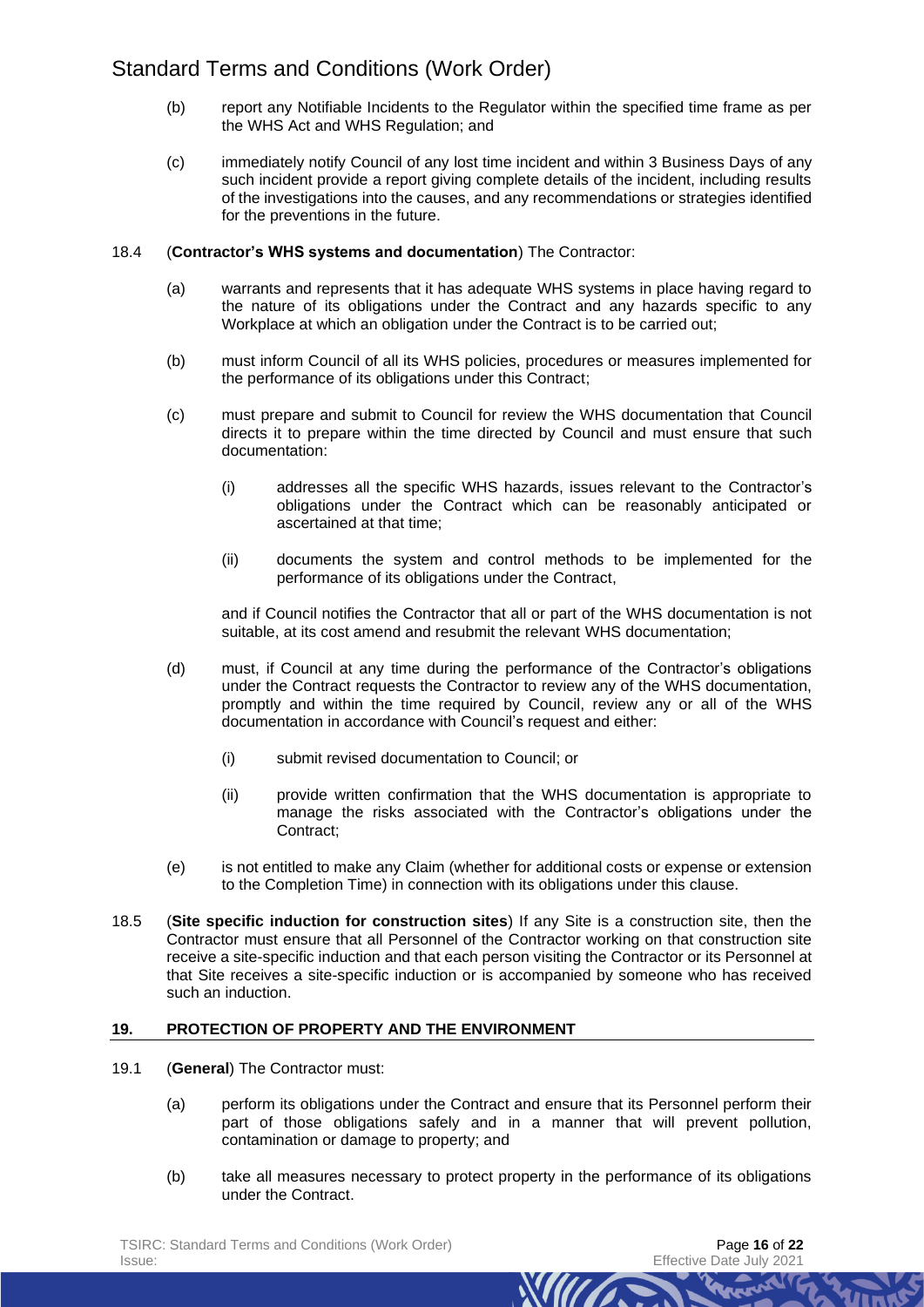- 19.2 (**Rectification of damage**) The Contractor must promptly rectify:
	- (a) any damage to any property which is caused by the Contractor in connection with the performance of its obligations under the Contract; and
	- (b) any damage to any property, which occurs whilst the Contractor is responsible for its care (whether or not due to any act or omission of the Contractor).

The Contractor shall be entitled to claim the cost which it reasonably and necessarily incurs in making good any such damage to the extent that the negligent act or omission or Wilful Misconduct of Council or Council's Personnel caused or contributed to the damage and/or Council failed to act reasonably to mitigate the damage.

19.3 (**Urgent action**) If urgent action is necessary to protect persons, property or the environment in connection with the performance of the Contractor's obligations under the Contract, and the Contractor has not taken that action, Council may take such action itself or have it undertaken by others without prior notice to the Contractor. The cost incurred by Council in doing so shall be a debt due and owing by the Contractor to Council and may be deducted from any payments otherwise owing to the Contractor.

## <span id="page-16-0"></span>**20. INDEMNITY**

- <span id="page-16-2"></span>20.1 (**Indemnity**) To the extent permitted by law, the Contractor shall indemnify and keep indemnified Council and Council's Personnel against:
	- (a) loss of or damage to property of Council; and
	- (b) Claims by any person against Council in respect of personal injury or death, or loss of or damage to property of any party,

arising out of or in connection with the performance of the Contractor's obligations under the Contract, but the indemnity will be reduced to the extent that the negligent act or omission or Wilful Misconduct of Council or Council's Personnel caused or contributed to the cost, expense, fine, penalty, loss, damage, injury or death and/or Council failed to act reasonably to mitigate the cost, expense, fine, penalty, loss or damage.

20.2 (**Acceptance of benefit**) Council has informed its Personnel and communicates acceptance on behalf of its Personnel, of the Contractor's undertaking to indemnify under clause [20.1.](#page-16-2)

## **21. INSURANCE**

- <span id="page-16-3"></span>21.1 (**Insurances to be effected and maintained**) The Contractor must effect the following insurance policies on terms and with an insurer reasonably acceptable to Council:
	- (a) public and product liability insurance in the amount of at least \$20,000,000 in respect of any one occurrence and for an unlimited number of claims;
	- (b) third party and comprehensive motor vehicle insurance for each vehicle used by the Contractor in performing its obligations under the Contract;
	- (c) plant and equipment insurance for each item of plant for the full replacement value of the plant; and
	- (d) workers' compensation insurance in respect of the Contractor's Personnel as required by law.

**WILLES** 

<span id="page-16-1"></span>21.2 (**Period of insurance**) The insurance policies required under clause [21.1](#page-16-3) must be maintained at all times from the date on which the Contractor commences the performance of its obligations under the Contract until Completion.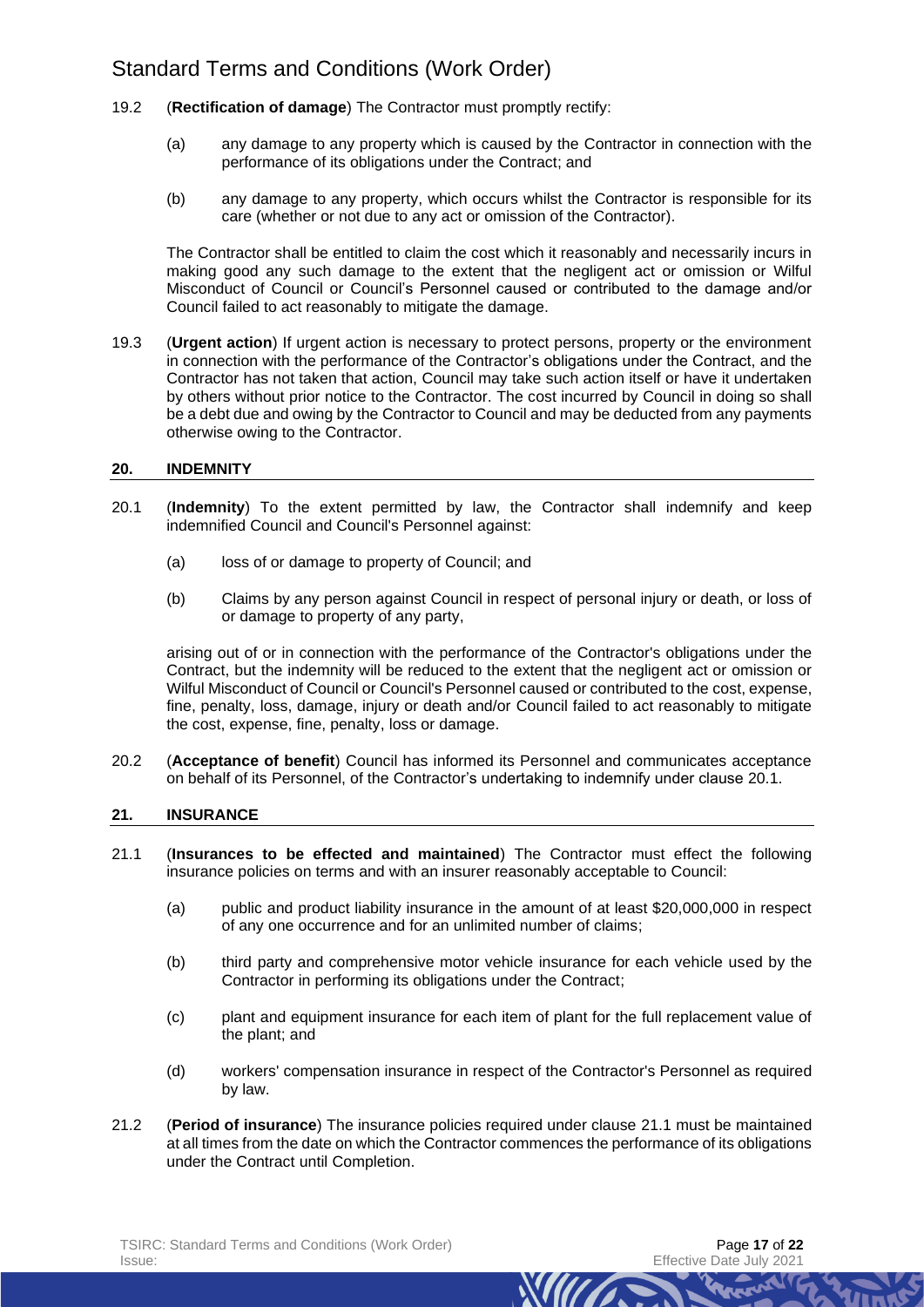- <span id="page-17-1"></span>21.3 (**Evidence of insurance**) If requested by Council, the Contractor must provide Council with a copy of the relevant certificate of currency and other evidence reasonably required by Council. Council may suspend the Contract or withhold payment from the Contractor until such evidence is provided.
- 21.4 (**Notification**) The Contractor must immediately notify Council's Representative if any insurance policy required under the Contract is cancelled or Council's interest in respect of any of those policies is adversely affected.

## **22. INSPECTIONS AND TESTS**

- 22.1 (**Right to inspect and test**) Council's Representative shall be entitled to inspect and test all Works and Contractor Documents to ensure that the Works and Contractor Documents comply with the Contract, including all warranties given and representations made by the Contractor in the Contract. Inspections or tests carried out by Council or on behalf of Council shall not relieve the Contractor of any obligation or liability under the Contract nor limit or waive any right of Council.
- 22.2 (**Cost**) If an inspection or test undertaken by Council reveals a failure by the Contractor to comply with the Contract, then the costs reasonably incurred by Council in undertaking the inspection or test shall be a debt due and payable by the Contractor to Council.

## **23. NON-COMPLIANCE WITH THE CONTRACT**

- <span id="page-17-2"></span>23.1 (**Non-complying Work or Contractor Documents)** Where the Contractor fails to comply with any obligation of the Contractor under the Contract, Council may direct the Contractor to rectify the non-compliance (including by performing or reperforming, removing, demolishing, repairing, replacing or reconstructing any non-complying Work or replacing non-complying Contractor Documents) at the Contractor's expense and within the timeframes reasonably directed by Council and make good any damage to any property or Work to the extent caused by the noncompliance or the rectification.
- 23.2 (**Step-in rights**) If the Contractor fails to comply with a direction under clause [23.1,](#page-17-2) then Council may after giving at least 5 Business Days written notice to the Contractor (except in the case of emergency, in which case no notice is required) carry out that other obligation itself or have it carried out by others and the cost incurred by Council in doing so shall be a debt due and owing by the Contractor to Council.
- 23.3 (**Council's election**) Council may, at its absolute discretion and without any obligation to do so for the benefit of the Contractor, elect to rectify a non-compliance contemplated in clause [23.1](#page-17-2) itself, or engage others to do so, at Council's own expense.
- <span id="page-17-0"></span>23.4 (**Timing**) A direction under clause [23.1](#page-17-2) may be given at any time up to 3 months after Completion.

## **24. SUSPENSION**

- 24.1 (**Right to suspend**) Council may direct the Contractor to suspend the performance of the whole or part of the Contractor's obligations under the Contract at any time and for any reason and may direct the Contractor to recommence performing those obligations by giving notice in writing to the Contractor. The Contractor must not suspend the performance of its obligations under the Contract without the prior written consent of Council.
- 24.2 (**Costs of suspension**) If the suspension is directed due to any act or omission of the Contractor or its Personnel (including a breach of the Contract by the Contractor) then the Contractor shall bear the costs of the suspension. Otherwise, Council shall be liable for the direct costs which the Contractor demonstrates it has reasonably, necessarily and not prematurely incurred by the Contractor by reason of the suspension and which the Contractor demonstrates it cannot reasonably mitigate.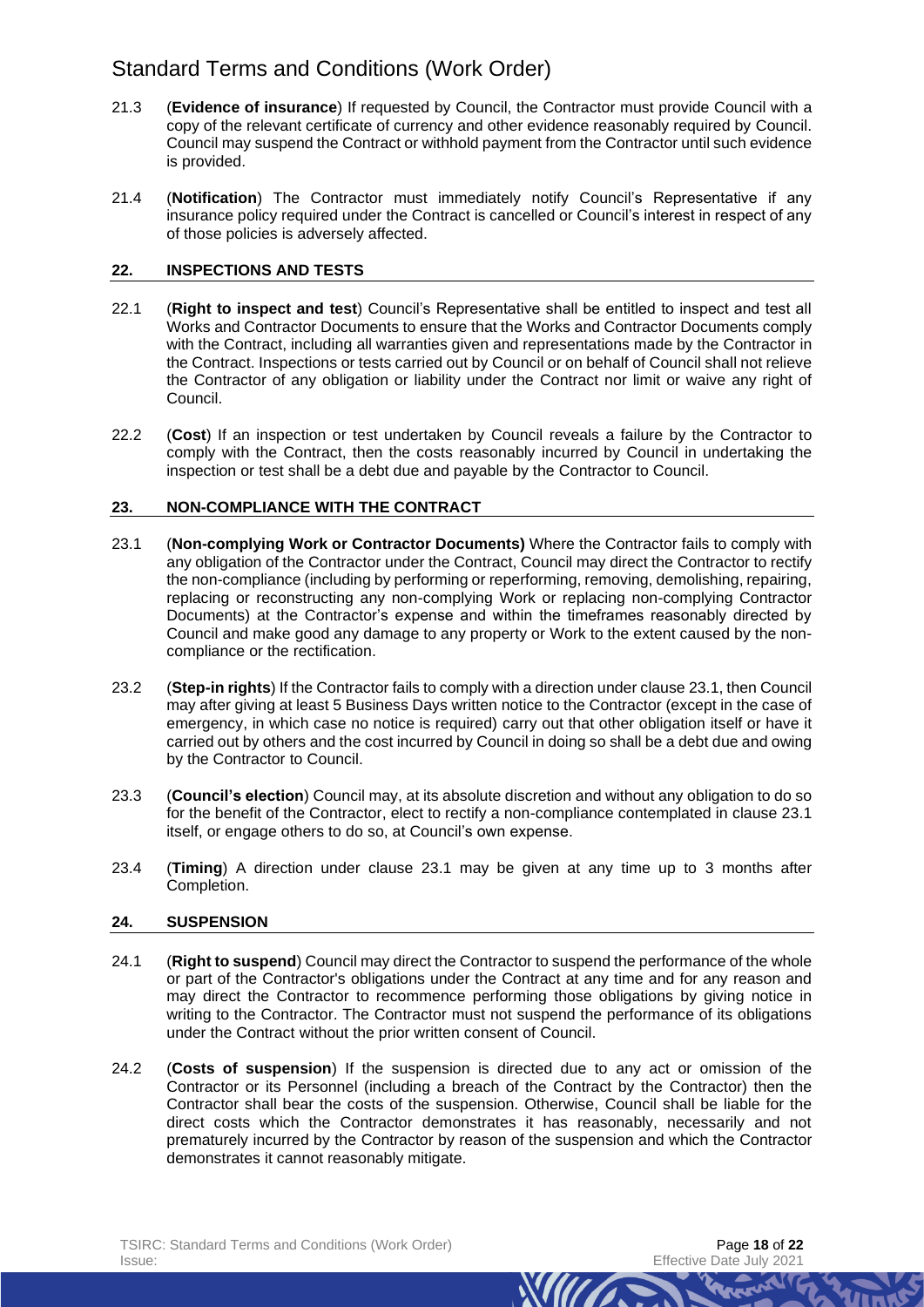## <span id="page-18-1"></span>**25. DEFAULT AND TERMINATION**

- 25.1 (**Consequence of non-compliance or failure**) Council will take into account the Contractor's compliance with its obligations under this Contract in determining whether or not (and when) Council will enter into a future contract with the Contractor. Without limiting the preceding or any of Council's other rights under the Contract:
	- (a) if the Contractor does not reach Completion by the Completion Time, Council may decide not to enter into any future contract with the Contractor until Completion is reached;
	- (b) if the Contractor does not promptly comply with a direction under clause [23.1,](#page-17-2) Council may decide not to enter into any future contract with the Contractor until the nonconformance is rectified; and
	- (c) Council may require the Contractor to satisfy Council that it has implemented appropriate improvements to its business prior to entering into any future contract with the Contractor.
- 25.2 (**Termination for convenience**) Council may at any time and for any reason in its absolute discretion terminate the Contract by giving 5 Business Days written notice to the Contractor.
- 25.3 (**Default by Contractor**) Where the Contractor has committed a Substantial Breach or is subject to an Insolvency Event, Council may by giving written notice to the Contractor immediately:
	- (a) take out of the Contractor's hands the whole or part of the Contractor's obligations remaining to be completed pursuant to the Contract and suspend payment to the Contractor under the Contract until it becomes due and payable under clause [25.6;](#page-18-2) or
	- (b) to the extent permitted by law, terminate the Contract.

<span id="page-18-3"></span>Council may itself perform, or may engage others to perform, any obligations of the Contractor taken out of the hands of the Contractor or which remain unperformed at the time of termination.

- 25.4 (**Default by Council**) Where Council has committed a Substantial Breach, the Contractor may suspend the performance of its obligations under the Contract by giving written notice to this effect to Council. If the default has not been remedied within 20 Business Days after the notice of suspension is given to Council, the Contractor may terminate the Contract by giving written notice to this effect.
- <span id="page-18-0"></span>25.5 (**Payment on Termination**) If the Contract is terminated by either Party, Council shall, subject to the Contract and its other rights at law, pay the Contractor:
	- (a) the amount which the Contractor is entitled to be paid under the Contract for Works carried out and obligations performed up to and including the date of termination; and
	- (b) if the termination is solely due to the act or omission of Council, without any fault on behalf of the Contractor, the amount of any other direct costs which the Contractor demonstrates it has reasonably, necessarily and not prematurely incurred prior to the termination in the expectation of completing its obligations under the Contract, and which the Contractor demonstrates it cannot reasonably mitigate.

except that the total amount payable to the Contractor under the Contract shall not under any circumstances exceed the amount to which the Contractor would have become entitled to be paid had the Contract not been terminated.

*MITTA* 

<span id="page-18-2"></span>25.6 (**Payment on take out**) On completion of the obligations of the Contractor which have been taken out of the hands of the Contractor, Council shall determine the cost incurred in completing those obligations and the amount which would have been paid to the Contractor had the Contractor completed those obligations (including any payment suspended under clause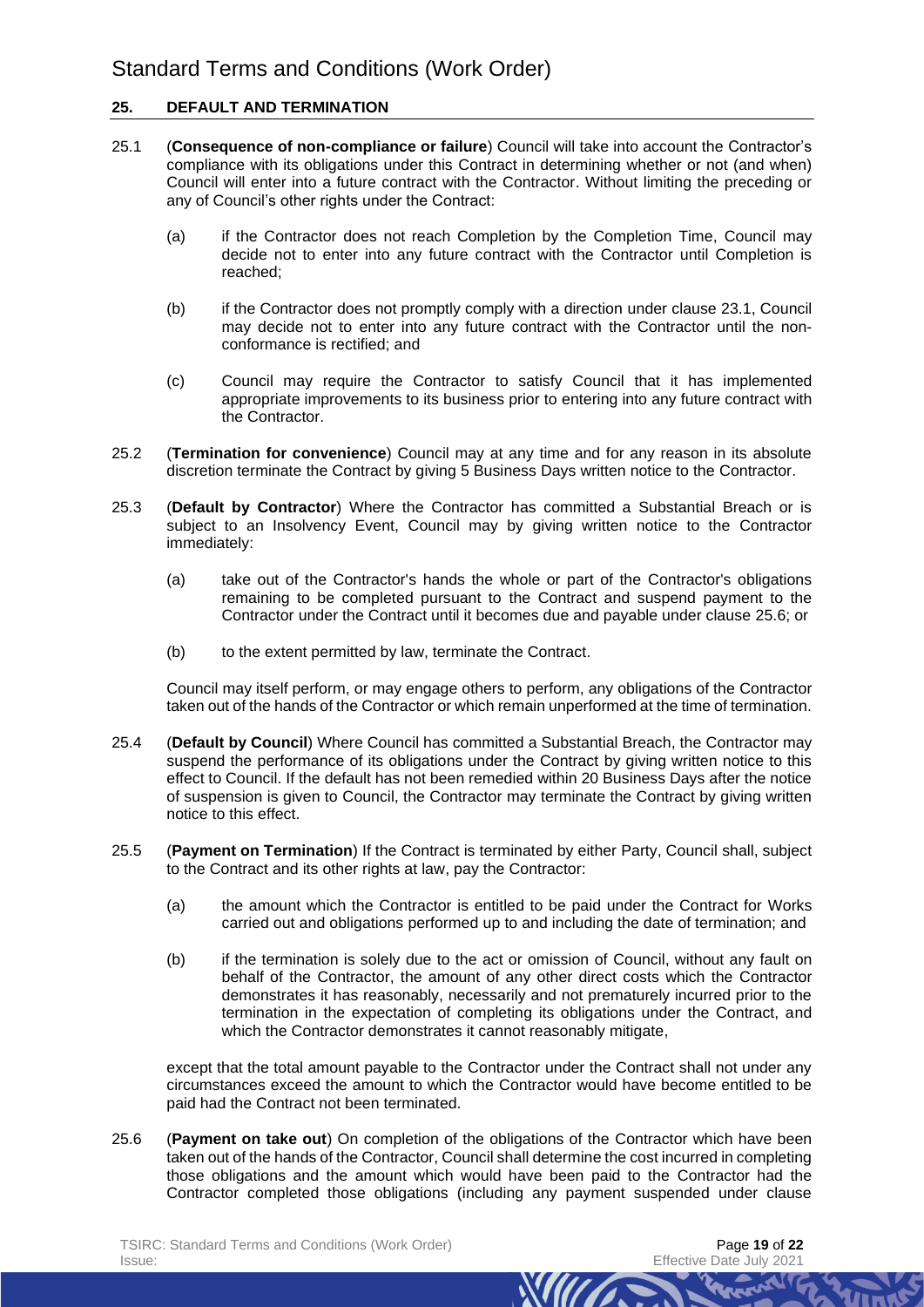[25.3\(a\)\)](#page-18-3) and the difference shall be a debt due and payable by the Contractor to Council or by Council to the Contractor as the case may be.

<span id="page-19-1"></span>25.7 (**No other compensation**) Except to the extent expressly provided in this clause [25,](#page-18-1) the Contractor shall not be entitled to any monetary compensation in respect of the termination of the Contract by either Party or Council taking obligations out of the hands of the Contractor pursuant to this clause [25.](#page-18-1)

## <span id="page-19-0"></span>**26. HANDLING OF INFORMATION**

- 26.1 (**Obligation of confidence**) A Party must not use the other Party's Confidential Information for any purpose other than complying with its obligations or exercising its rights in connection with the Contract.
- 26.2 (**Information Privacy Act**) If the Contractor collects or has access to 'Personal Information' as that term is defined in the *Information Privacy Act 2009* (Qld) in order to carry out its obligations under the Contract, the Contractor must comply with Parts 1 and 3 of Chapter 2 of that Act in relation to the discharge of its obligations under the Contract as if the Contractor was Council. Personal information collected by Council in connection with the Contract is collected for the purposes of enabling Council to properly discharge its functions as a local government authority and may be accessible by and disclosed to Personnel engaged to assist Council in doing so. Personal information will otherwise be dealt in accordance with Council's privacy policy. Council is authorised to collect personal information in accordance with the *Local Government Act 2009*  (Qld), the *Local Government Regulation 2012* (Qld) and related legislation.
- 26.3 (**Media**) The Contractor must not, either on its own account or in conjunction with other parties, issue any publication, advertisement, document, article or information whether verbal or written, in connection with the Contract in any media without the prior approval of Council.

## <span id="page-19-3"></span>**27. DISPUTE RESOLUTION**

- 27.1 (**Initial conference**) If a Party gives written notice to the other of a dispute under the Contract, representatives of the Parties shall promptly confer to attempt to resolve the dispute.
- 27.2 (**Mediation**) If the dispute is not resolved within 10 Business Days after the giving of the notice (or such longer period as may be agreed by the Parties) a Party may by written notice to the other Party refer the dispute for mediation in accordance with the Mediation Rules of the Resolution Institute. The mediation must be conducted by a mediator to be appointed by agreement of the Parties or in default of agreement to be appointed by the President of the Queensland Law Society or his nominee at the request of a Party.
- 27.3 (**Legal proceedings**) If the dispute is not resolved within 20 Business Days after the appointment of the mediator any Party may take legal proceedings to resolve the dispute.
- 27.4 (**Urgent relief**) This clause [27](#page-19-3) does not prevent any Party from taking any steps under any law out of which the Parties cannot contract or obtaining any injunctive, declaratory or other interlocutory relief from a Court which may be urgently required.

## <span id="page-19-2"></span>**28. NOTIFICATION OF CLAIMS**

- 28.1 Notwithstanding anything else in this Contract, Council shall not be liable upon any Claim by the Contractor:
	- (a) (**Extension of time**) for an extension of the Completion Time pursuant to clause [15.3](#page-12-1) unless the Contractor gives Council:
		- (i) a written notice of the delay within 10 Business Days after the first occurrence of the delay; and
		- (ii) a written claim for an extension of the Completion Time within 10 Business Days after the delay ends;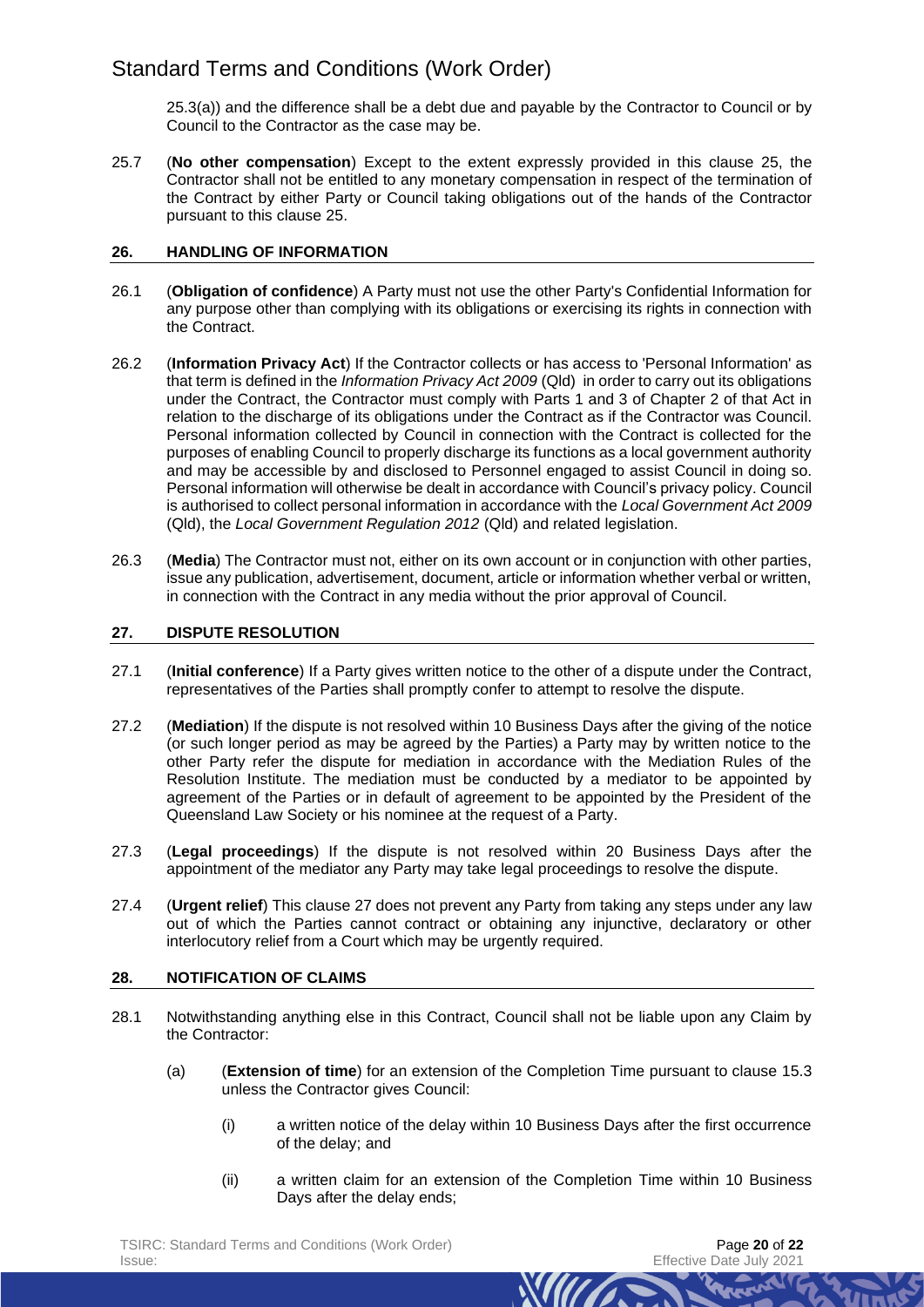- (b) (**Variation**) in connection with a direction for a Variation pursuant to clause [16.1](#page-12-2) unless Council has expressly stated in writing that the direction is a Variation pursuant to clause [16.1](#page-12-2) or the Contractor gives Council both:
	- (i) a written notice that it considers the direction is a Variation within 5 Business Days of the direction being given and, where practicable, before complying with it; and
	- (ii) a written claim for an adjustment to the Price within 15 Business Days after the Work the subject of the Variation is completed;
- (c) (**Other directions**) in connection with any other direction under the Contract unless the Contractor gives Council a written notice of the Contractor's intention to make the Claim, identifying the direction and the general basis of the Claim and (if possible) the estimated quantum of the Claim within 15 Business Days after the direction is given; or
- (d) (**Other Claims**) in connection with any other matter arising out of the Contract (including a Claim for a breach of Contract not including a claim for payment of the Price) unless the Contractor gives Council a written notice of the Contractor's intention to make the Claim, identifying the general basis of the claim, and (if possible) the estimated quantum of the claim within 45 Business Days after the first occurrence of the events on which the Claim is based.

**WILLIAM**